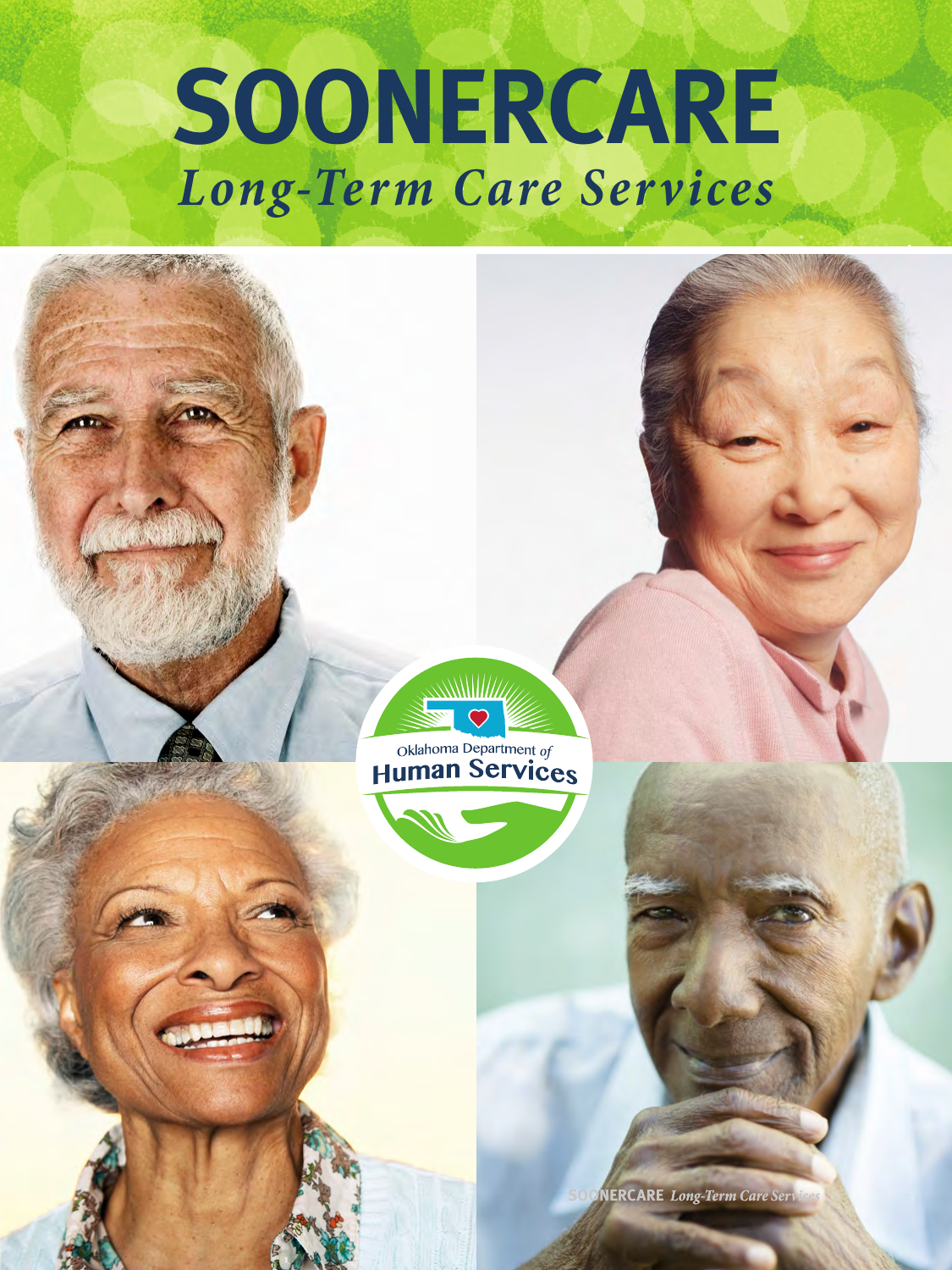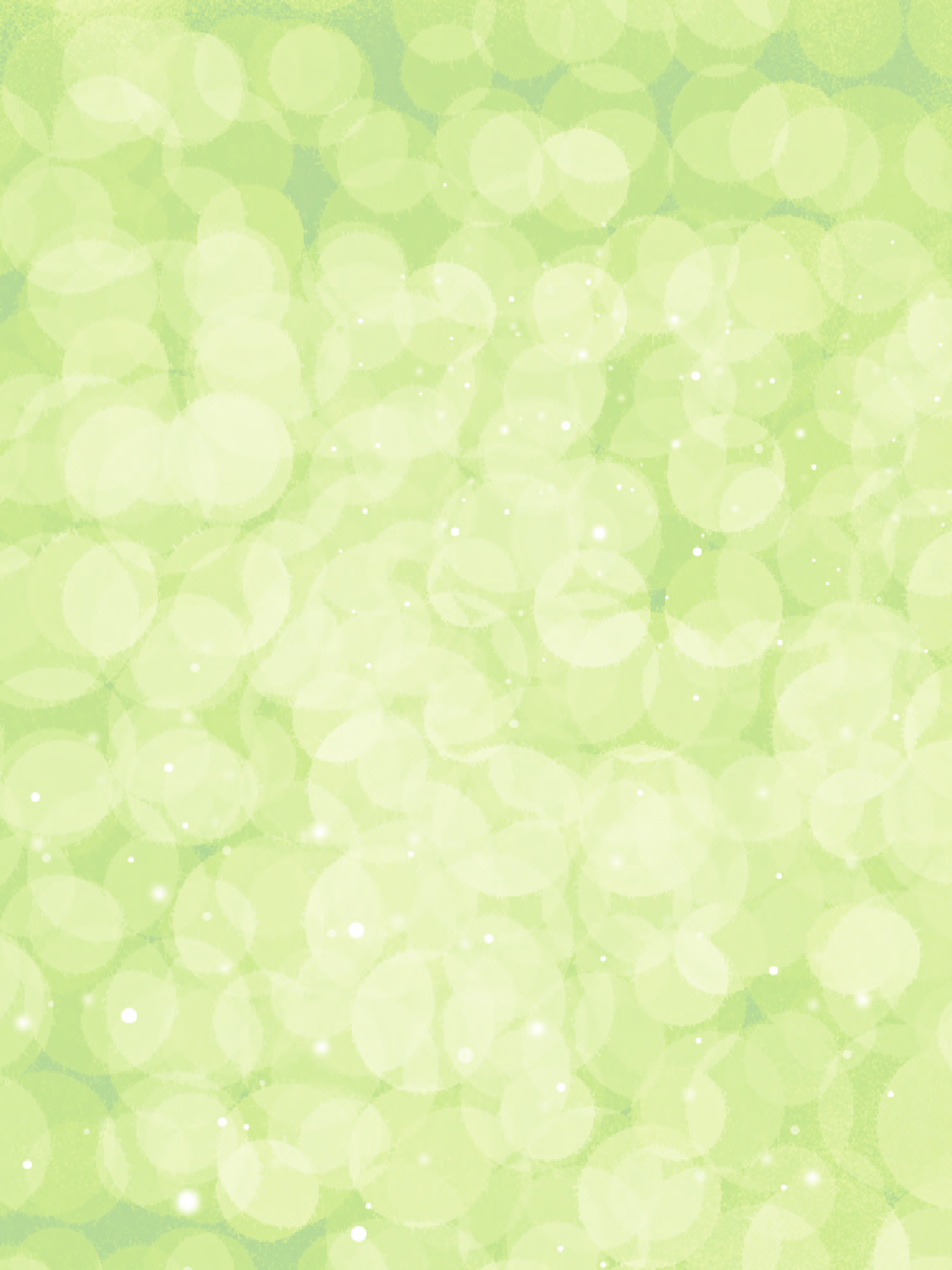### TABLE OF CONTENTS

| Introduction                                                                    | 4  |
|---------------------------------------------------------------------------------|----|
| <b>General Information</b>                                                      | 5  |
| <b>Care in the Home</b>                                                         | 8  |
| <b>Nursing Home Care</b>                                                        | 10 |
| <b>Applying for SoonerCare Long-Term Care Services</b>                          | 11 |
| <b>SoonerCare Financial Eligibility</b>                                         | 13 |
| SoonerCare Long-Term Care Medical Eligibility                                   | 17 |
| If You Are Determined Eligible for<br><b>SoonerCare Long-Term Care Services</b> | 18 |
| If You Are Not Determined Eligible for                                          |    |
| <b>SoonerCare Long-Term Care Services</b>                                       | 21 |
| <b>Other Long-Term Care Programs</b>                                            | 24 |
| <b>Helpful Resources</b>                                                        | 25 |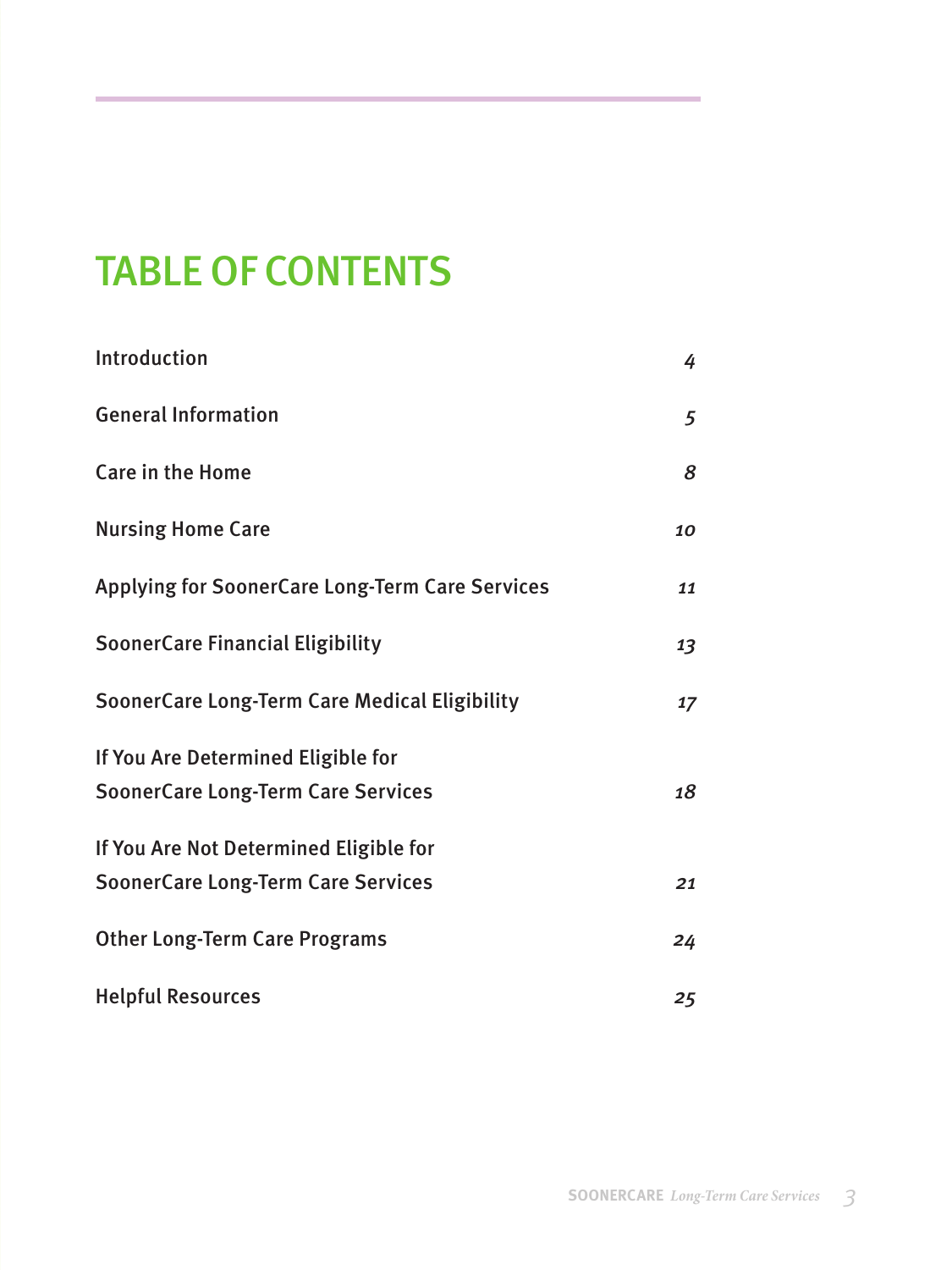### INTRODUCTION

Long-term care can be expensive and government programs can help pay for the costs of long-term care for those who are lowincome and otherwise qualify. This booklet offers some basic information about the programs that are available to help pay for the costs of long-term care for those who qualify.

Please be advised, this document is not intended to provide legal or other advice. For advice about benefits, contact an Oklahoma Department of Human Services (DHS) caseworker. Additionally, while this document is current as of the date of publication, it is important to remember that the rules can change often, so contacting a DHS caseworker is important for up-to-date information.

For more information, please see helpful resources in the back of this booklet.

DHS Aging Services DHS Adult and Family Services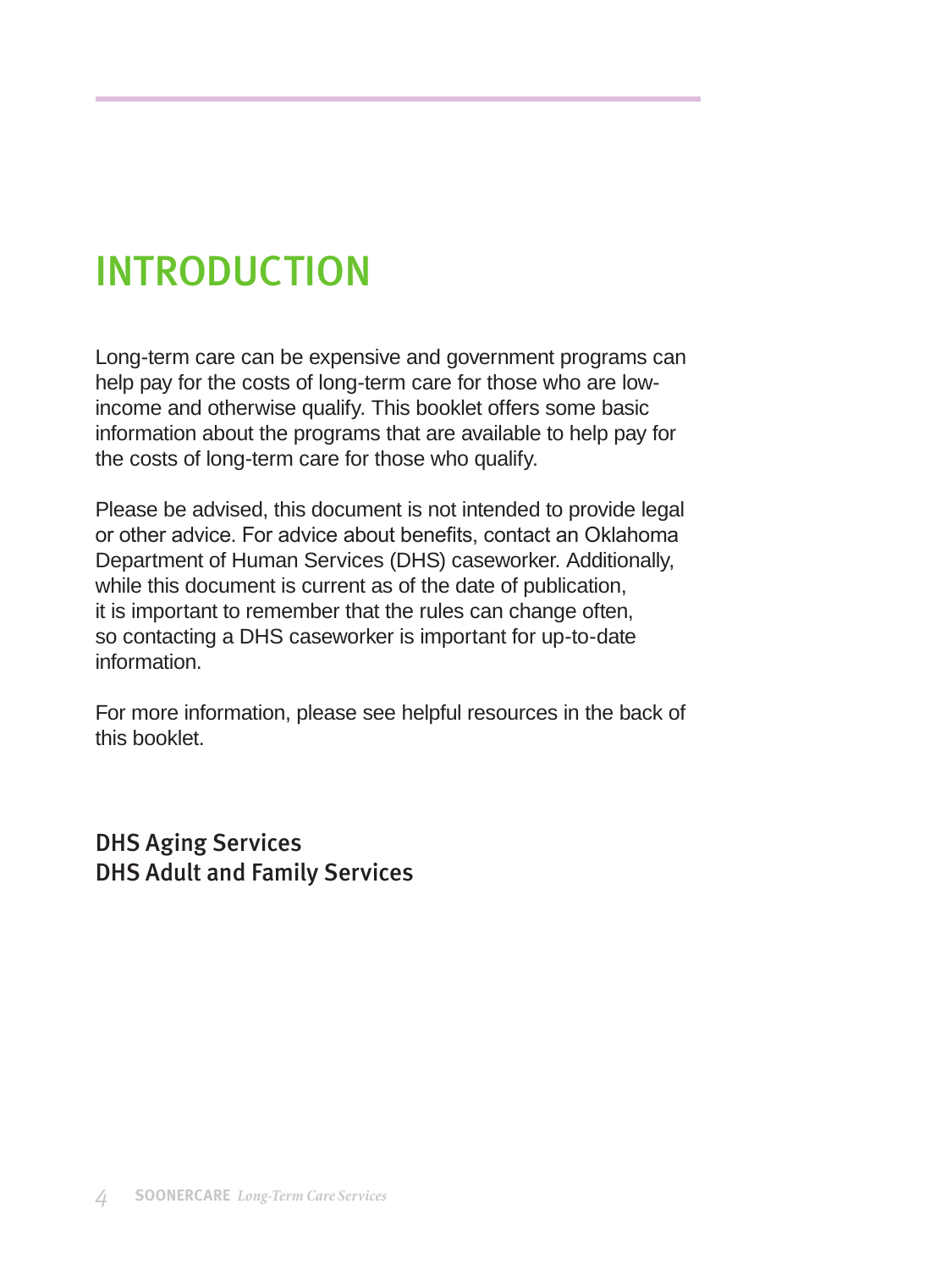## **SOONERCARE Long-Term Care Services**

### General Information

### **What is long-term care?**

Long-term care includes care for medical and nonmedical needs for people who have a long-lasting illness or disability. Long-term care helps people take care of their health or personal needs. Most long-term care helps people with things like dressing, bathing and other personal needs. Long-term care can be provided at home, in the community, in assisted-living centers or in a nursing home.

In Oklahoma there are two types of long-term care: home and community–based services and nursing home services. Home and community–based services allow individuals to remain in their home or community. Nursing home care provides care to people who cannot be cared for in the home or community.

### **What is SoonerCare?**

In Oklahoma, Medicaid is called SoonerCare and helps pay for medical services for low-income individuals. The Oklahoma Department of Human Services determines eligibility for SoonerCare and the Oklahoma Health Care Authority administers the SoonerCare program.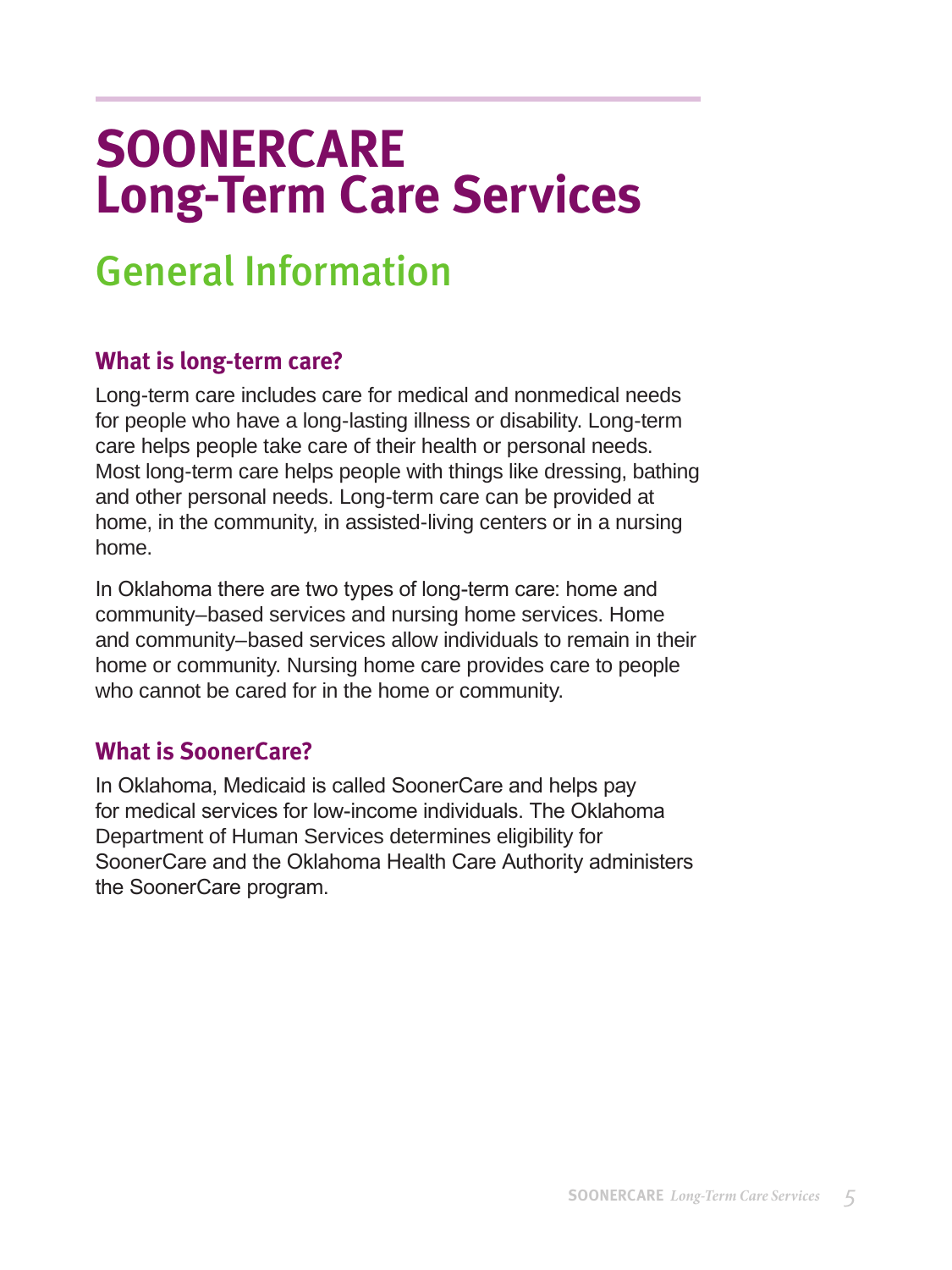### **How do I qualify for SoonerCare Long-Term Care Services?**

Whether you qualify for SoonerCare long-term care services depends on several things. You must qualify both financially and medically. Your caseworker looks at your age, medical condition, marital status, medical concerns, and assets, which include income and resources. To find out if you qualify for SoonerCare longterm care services (either in a nursing home or at home), talk to a caseworker at your local DHS county office.

### **Does SoonerCare cover any costs of long-term care?**

Yes, as long as you qualify financially and medically and you need the type of care that is given in a nursing home, which could be given in your home or in a nursing home.

### **Does Medicare cover the costs of long-term care?**

Medicare only covers care in a nursing home for a short time and only after a hospital stay of at least three days. Medicare can pay all nursing home costs for your first 20 days in the nursing home and part of the cost for days 21-100, as long as you continue to need the care. Under certain situations, Medicare covers home health care. To find out more about what Medicare covers for longterm care, call 1-800-Medicare (1-800-633-4227).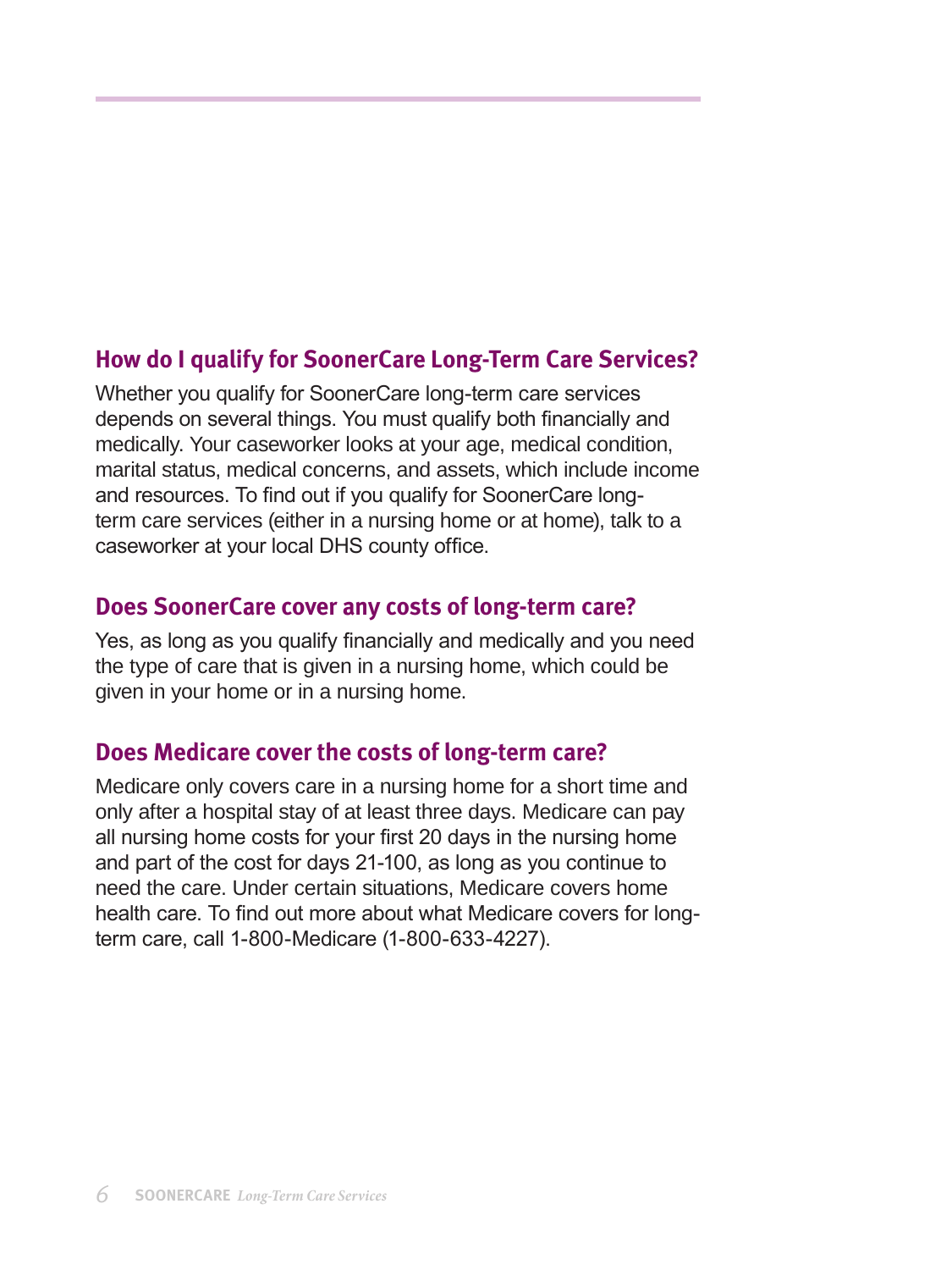### **Is it possible to have both SoonerCare and Medicare or other health insurance?**

Yes. Many people have both SoonerCare and Medicare or other health insurance. Having other medical insurance will not change your chance to qualify for SoonerCare.

### **Is there a limit on how long I can receive SoonerCare benefits for long-term care?**

No. Your financial situation will be reviewed by your caseworker once a year to determine whether you still qualify.

### **Can a child be eligible for SoonerCare Long-Term Services?**

Yes. A child may qualify for nursing home or individual care if he or she meets certain guidelines related to financial and medical conditions. To find out if a child qualifies for SoonerCare longterm care services (either in a nursing home or at home), talk to a caseworker at your local DHS county office.

### **How can I pay for medical needs not covered by private insurance, Medicare or SoonerCare?**

If you have medical care that is necessary but is not covered by SoonerCare or any other costs you have, you will have to use the \$2,000 that you were approved to keep or you may have someone else pay for these items for you.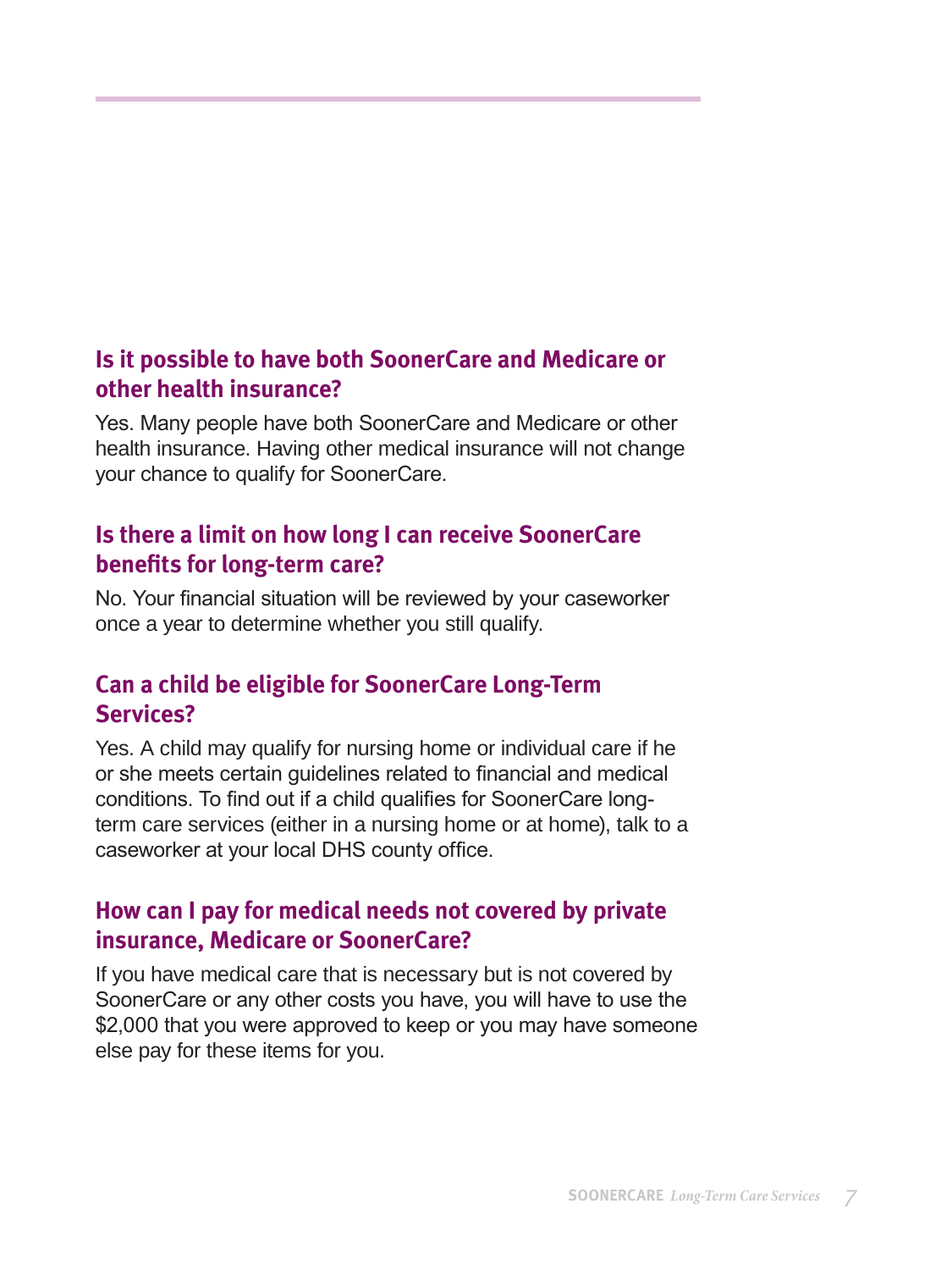### CARE IN THE HOME

### **I need the kind of care provided in a nursing home, but I want to stay in my home. What programs can provide services in my home?**

*If you financially and medically qualify, the following programs are available:*

AD*vantage* – Helps persons age 65 and older and persons with physical disabilities age 21 and over. This program helps members safely live in their homes. This program may also provide help in an assisted living home that is approved by Medicaid. To apply, call 1-800-435-4711 or go to your local DHS county office.

Medically Fragile Waiver program – Provides services for eligible adults to receive necessary care and remain at home or in the residential setting of their choice. The program serves SoonerCare eligible adults (age 19 years and older) who have a medically fragile condition and meet hospital and/or skilled nursing level of care. For more information, call the Oklahoma Health Care Authority at 1-888-287-2443.

Living Choice – Assists adults (age 19 years and older) with disabilities or long-term illnesses who reside in an institutional setting transition back into their own homes in the community. Participants live in their own homes with the necessary supports and services, which ensure their presence in the community. For more information on the Living Choice Project call the Oklahoma Health Care Authority at 1-888-287-2443.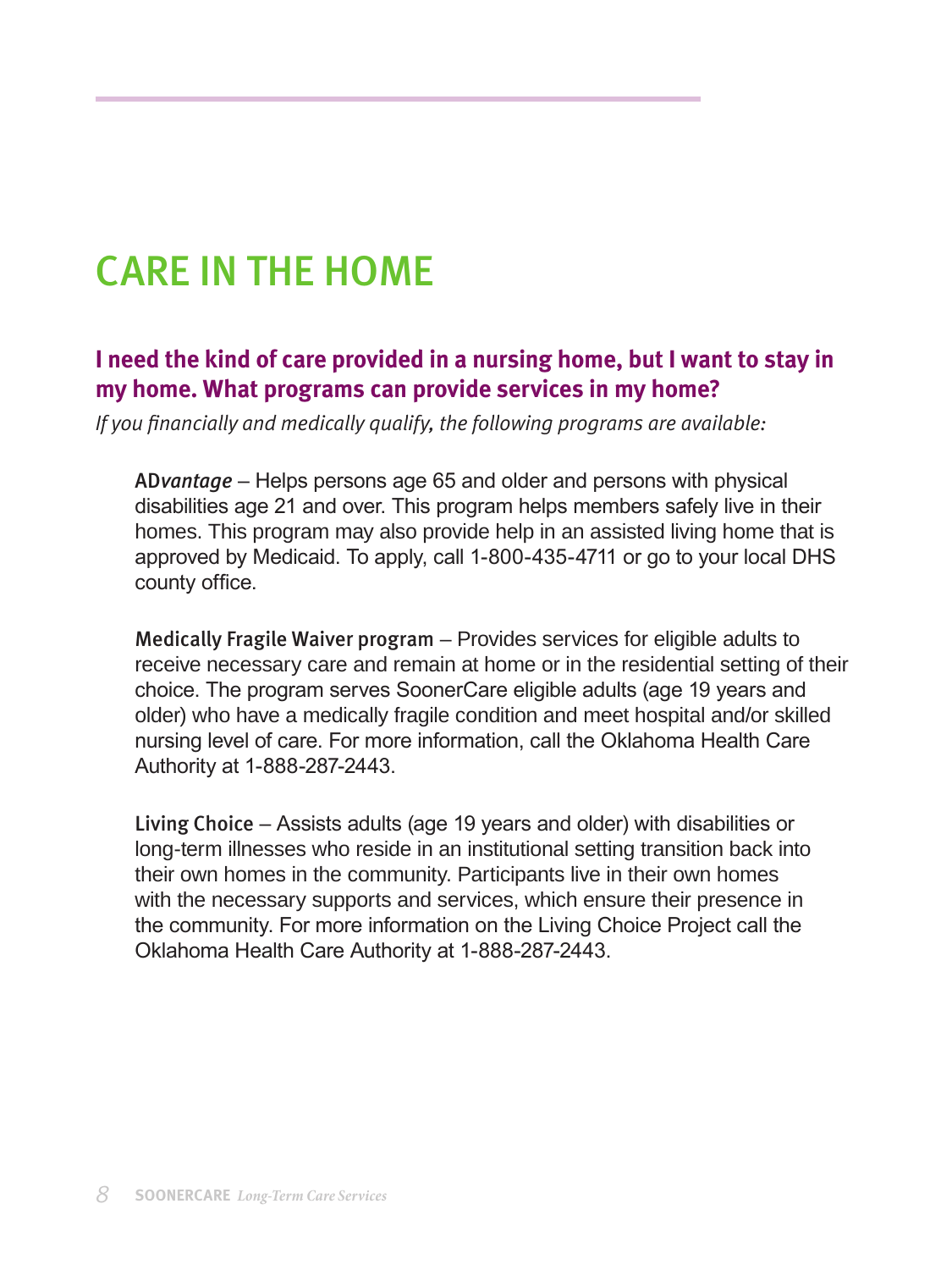#### *Services vary on the program and include:*

- Case management (a person helps manage your care)
- Personal care (such as help with bathing and dressing)
- Home-delivered meals
- Prescriptions
- Private duty nursing
- Dental services up to \$1,000 per person annually
- Vision services to include eye exam and glasses
- Specialized medical equipment (medical equipment to help people to live in their homes, such as wheel chairs, oxygen equipment and other medical supplies)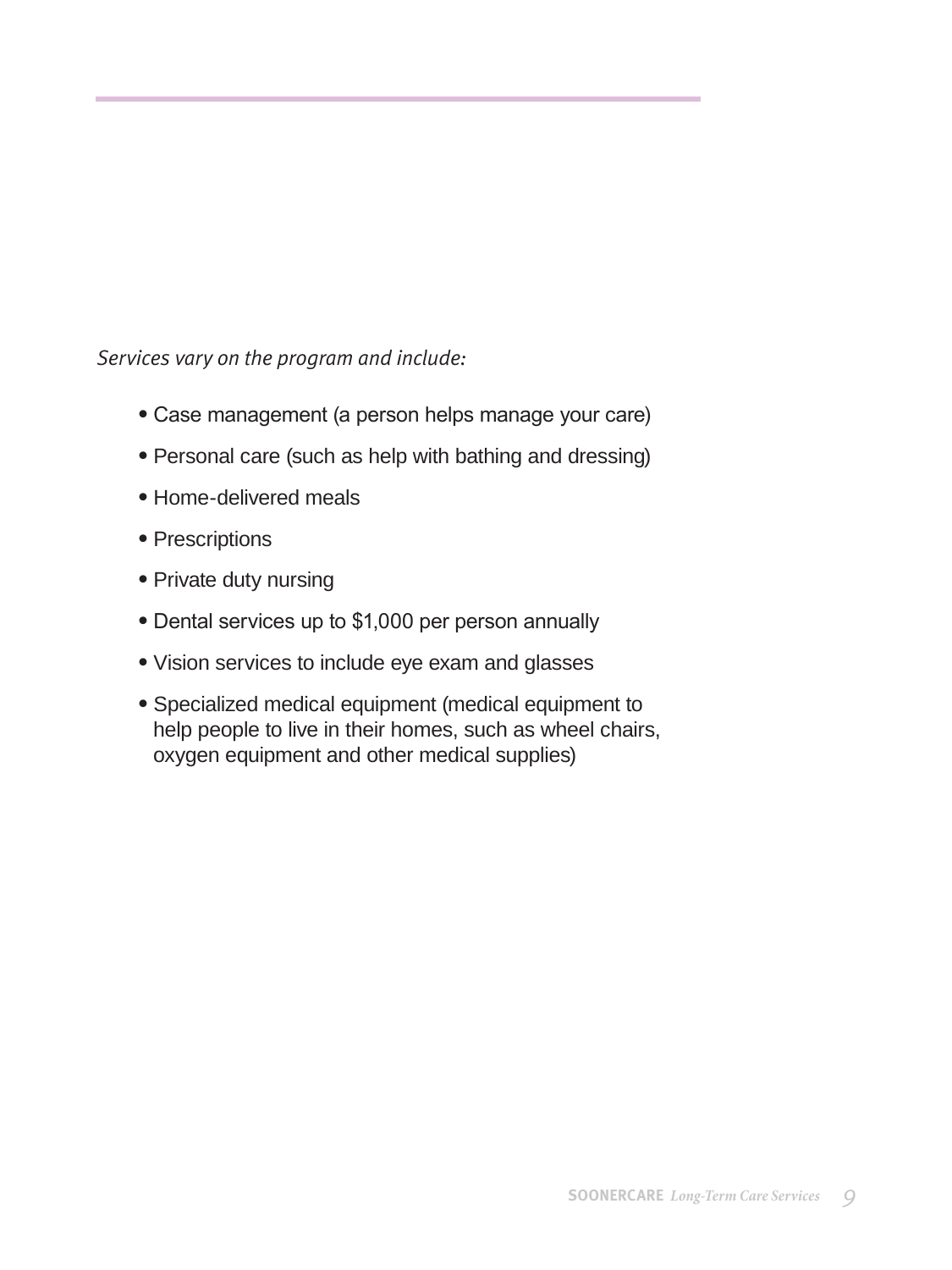### NURSING HOME CARE

### **What if I need help outside of my home?**

Nursing home care is another type of long-term care. It is meant for those individuals who can no longer care for their needs in the home or in the community. There are many nursing facilities that contract with SoonerCare to provide the needed services.

### **What types of services are available in a nursing home?**

*Services can include, but are not limited to:*

- Dietary services
- 24-hour-per-day nursing care
- Prescriptions
- Diagnostic services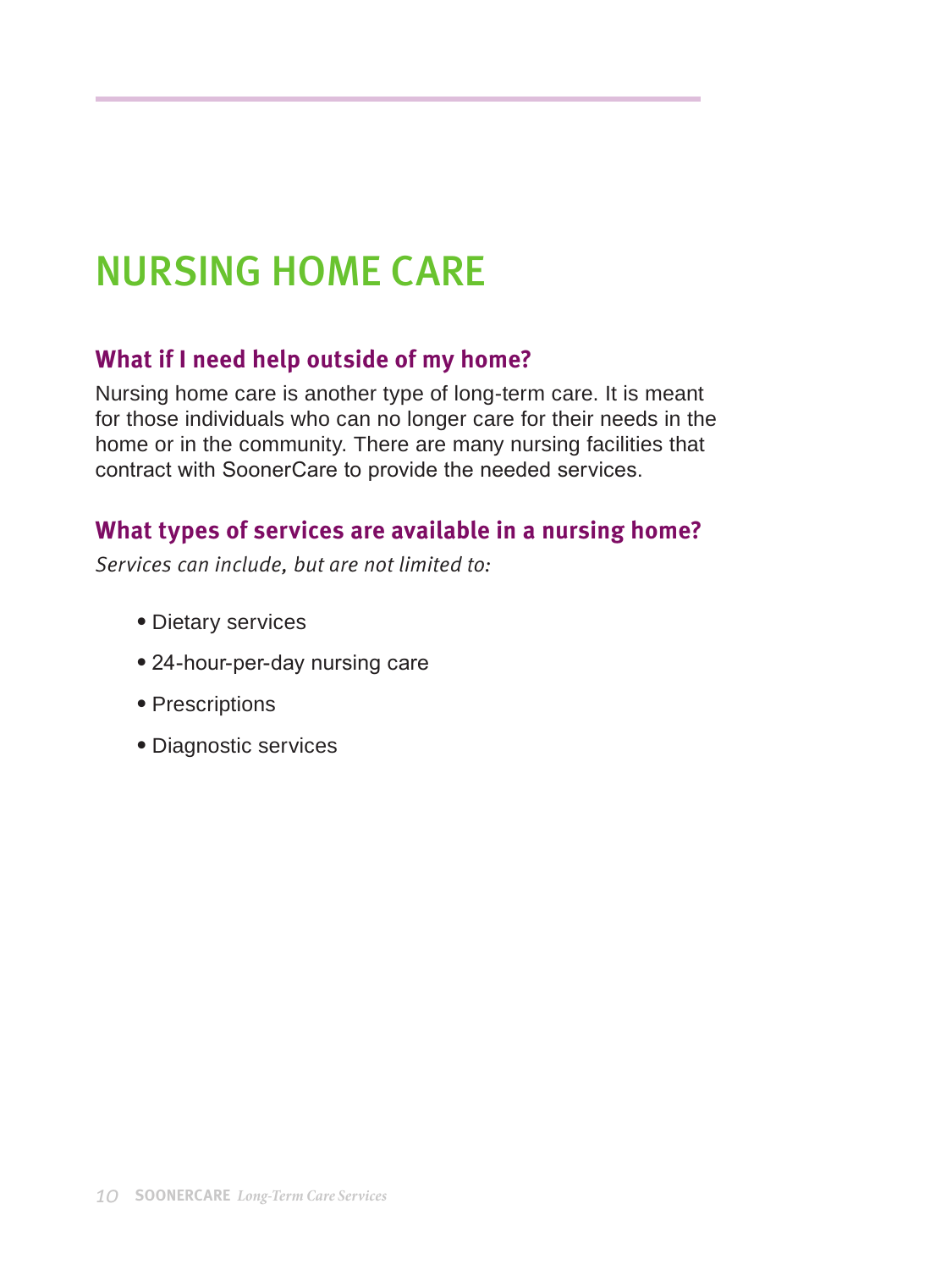### APPLYING FOR SOONERCARE Long-Term Care Services

### **When should I apply for SoonerCare for long-term care services?**

*It depends on what type of services you need. You can apply when:*

- You live at home and want AD*vantage* or Medically Fragile waiver services in your home
- You want to live in an assisted living facility approved by SoonerCare (you must first apply for the AD*vantage* program)
- You enter a nursing home
- You are receiving skilled care in a nursing home and expect to continue to need nursing home care
- You are currently in a nursing home but would like to move out and into the community

If you are not married and your resources are more then \$2,000, you are encouraged to apply when resources approach \$2,000. These amounts may change, so contact your local DHS county office caseworker for current guidelines.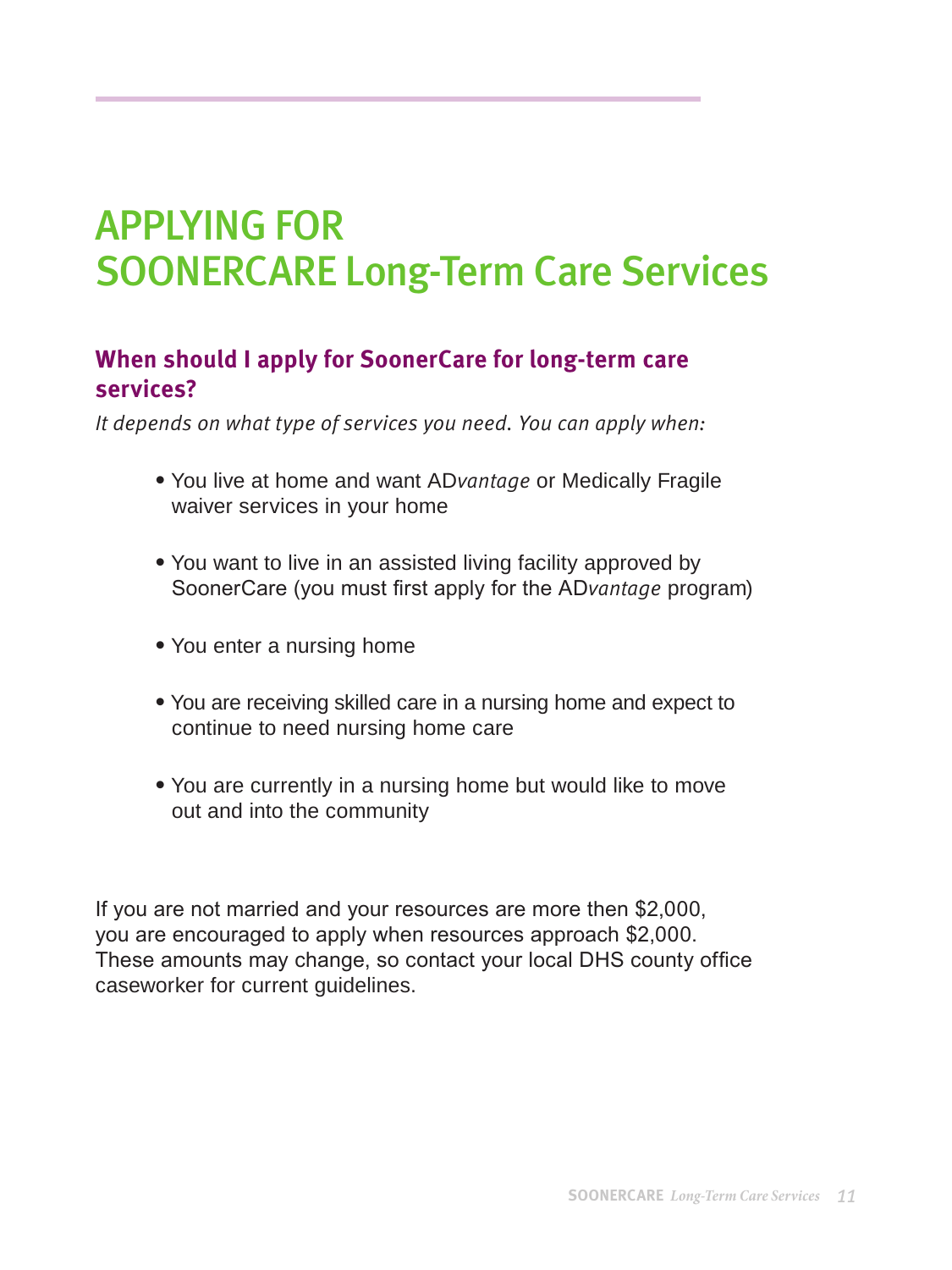### **How do I apply for SoonerCare?**

Complete the Request for Benefits form (08MP001E) to apply for SoonerCare. You may download a copy of the form from www.okdhs.org or you may call your local DHS county office and ask for an application. Phone numbers for the DHS county offices are listed at www.okdhs.org. Complete the form and mail or take it to your local DHS county office.

### **Can someone fill out the SoonerCare application for me?**

Yes. Your family member or someone else can fill out the Request for Benefits form (08MP001E) on your behalf.

### **How long does DHS have to decide on eligibility?**

Your caseworker should decide if you qualify for SoonerCare within 45 days after the department receives your request.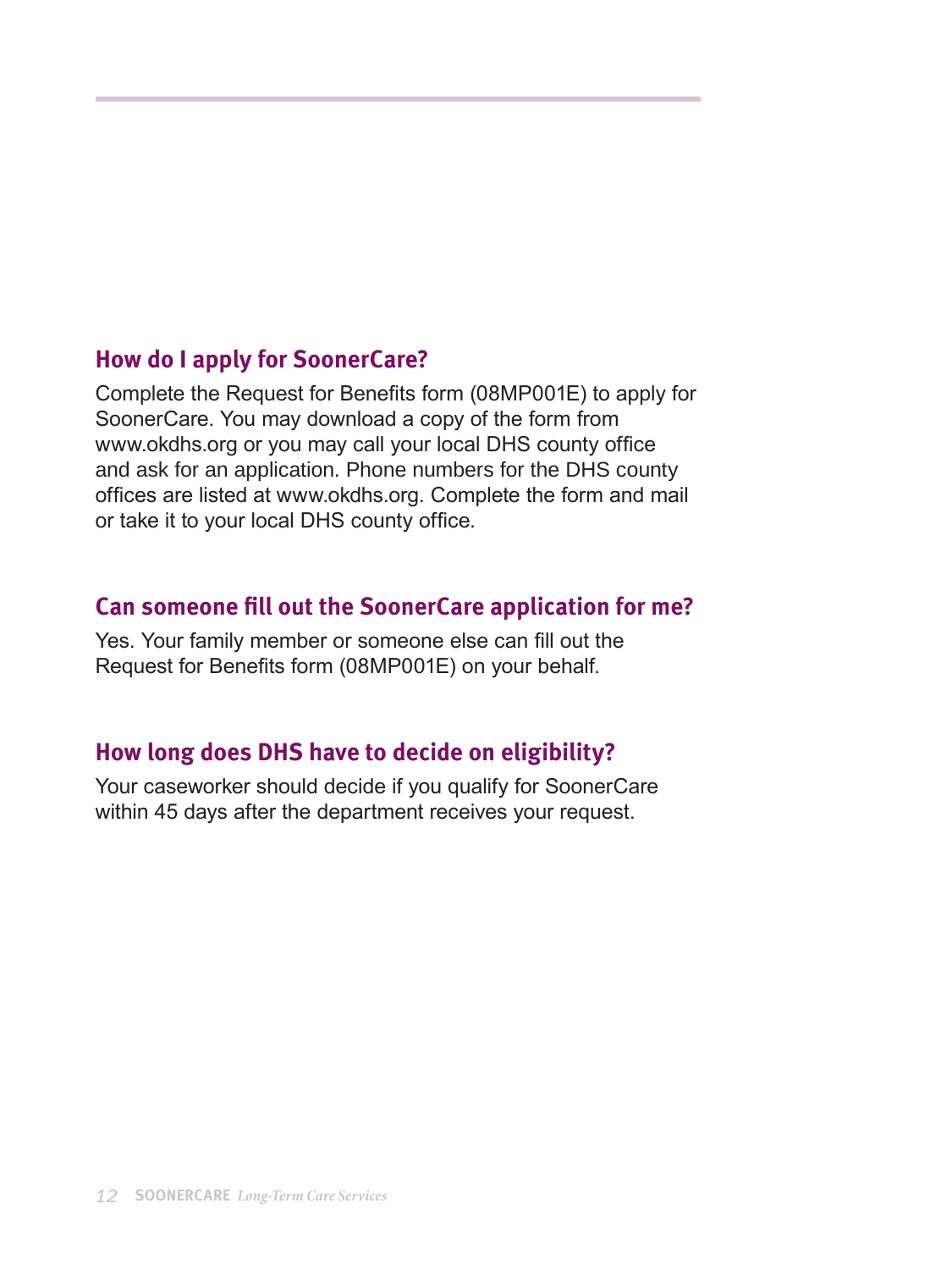### SOONERCARE FINANCIAL ELIGIBILITY

### **SoonerCare Income Guidelines**

To qualify for SoonerCare services, you must be considered low-income. Call your local DHS county office for information on current guidelines.

### **What is an asset?**

Your assets include all of your income and resources. If you are married, this also includes your spouse's income and resources.

### **What is considered income?**

Income includes money received from Social Security and veterans benefits, pensions, annuities, etc. It may also include money earned from a job or as a self-employed person. Other examples are rental property income, oil and gas royalties, and interest earned on investments. Other income may be included and will be looked at by your caseworker.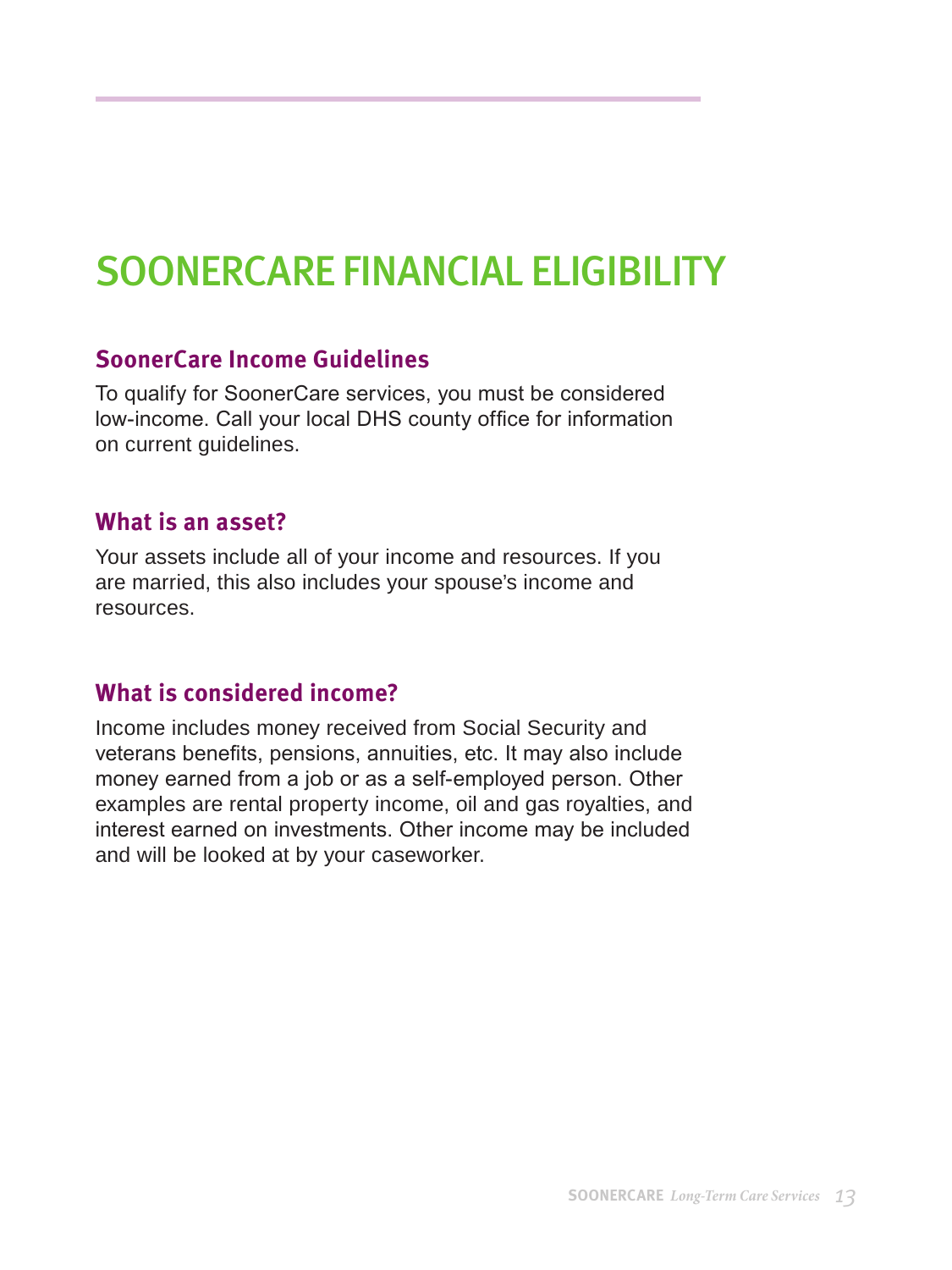### **How does DHS calculate my income?**

DHS totals your monthly gross earnings such as job income, Social Security, pension, and veterans benefits. If you are married, your spouse's income is not counted. For information on current income guidelines, call your local DHS county office.

Depending on your income, you may qualify for a Medicaid Income Pension Trust (MIPT). The amount of your income over the income guidelines must stay in the MIPT and this money belongs to the OHCA. The money in the MIPT can only be used for medical services not covered by SoonerCare. A MIPT can be set up at a bank or credit union.

### **Can some of my income go to my spouse living at home to help her or him with living expenses?**

Yes, as long as your spouse's income is less than the current income guidelines. Your caseworker will look at the income of the spouse and the member to determine the amount to go to the spouse.

#### **What is a resource?**

For SoonerCare (Medicaid) purposes, a resource is real property such as a house or land, or personal property with a cash value such as checking and saving accounts, certificates of deposit, life insurance with a cash value, stocks, bonds, mutual funds and vehicles.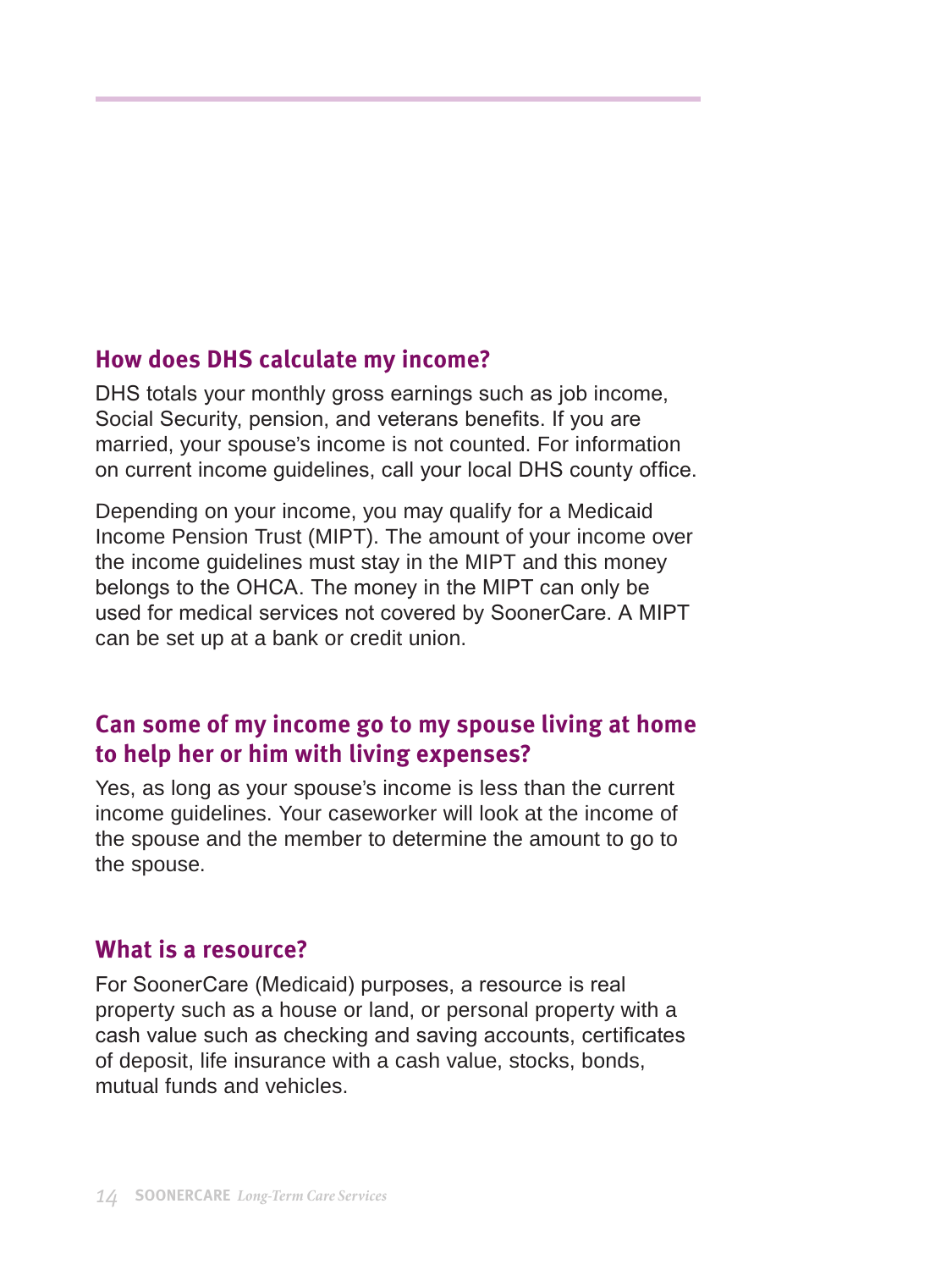### **What resources can I own and still be eligible for SoonerCare?**

- Clothing and home furnishings
- One car
- Life insurance with a face value totaling \$1,500 or less
- A prepaid burial policy which you cannot cancel
- Burial spaces for you and your immediate family
- Real estate or other assets (except cash assets) which are up for sale as long as you continue to make an honest effort to sell it

### **I am married. How are my resources calculated?**

When you apply for SoonerCare, all of the property you and your spouse own, either individually or together, will be counted, even if you and your spouse have a pre-marriage agreement or have always kept your property separate.

Your caseworker will calculate the value of your resources. If you live in a nursing home, your spouse who lives in the home may keep a part of the couple's resources called a "protected spousal amount."

To determine your resources and protected spousal amount, contact your local DHS county office caseworker.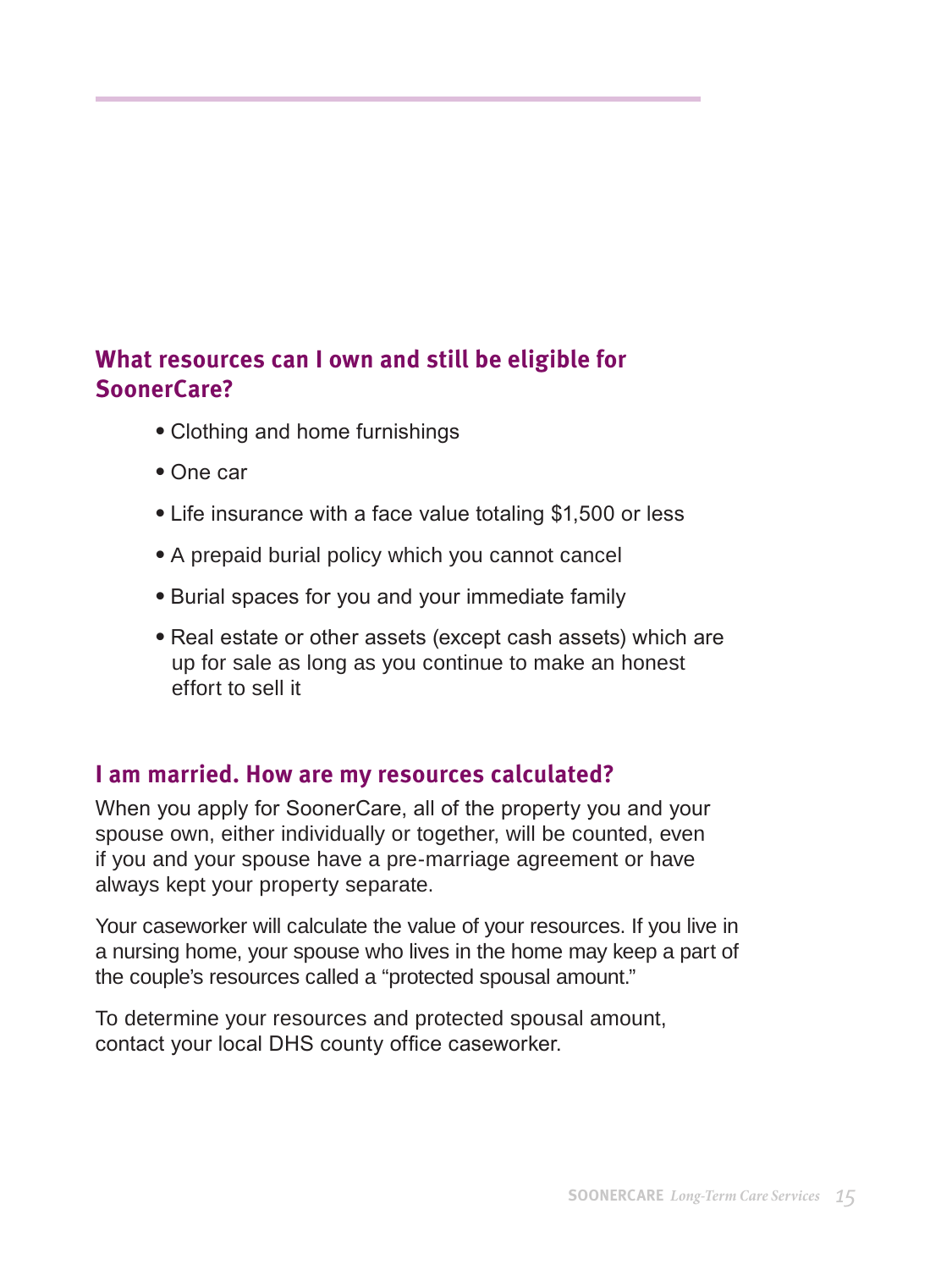### **How does DHS handle resources I own with someone other than my spouse?**

DHS considers all resources that you own, even if you own it with someone else. Your caseworker will ask you to provide paperwork verifying your ownership interests.

### **Can I keep my house and still be eligible for SoonerCare?**

If you are married and living in a nursing home and your spouse lives in the home, or if you are single and expect to return home from the nursing home within 12 months, you can keep your house. If you are in a nursing home and single and do not return home within 12 months, or if you are married and your spouse no longer lives in the home, the house will count as a resource.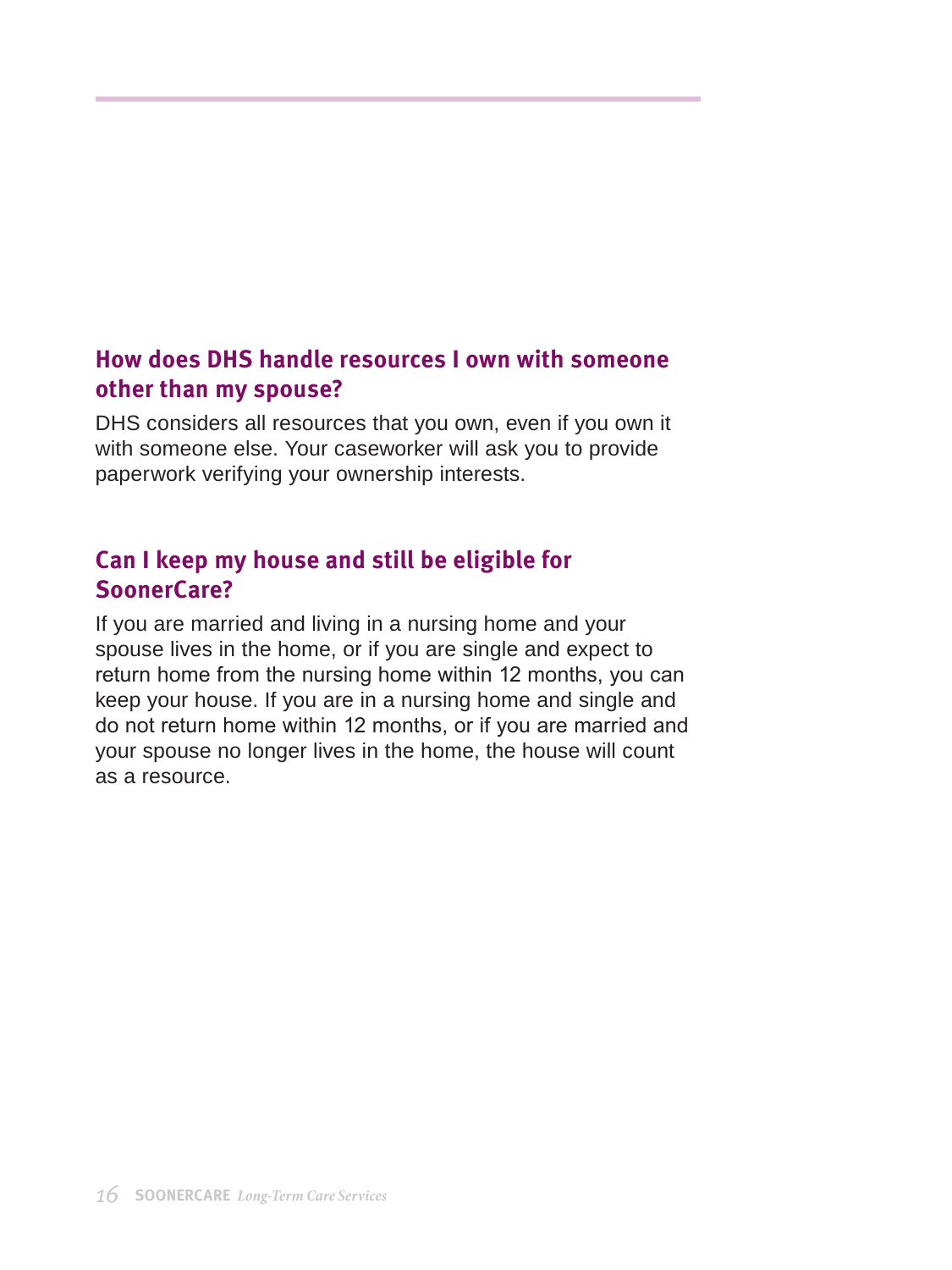### SOONERCARE LONG-TERM CARE MEDICAL ELIGIBILITY

### **How is medical eligibility determined for SoonerCare long-term care services?**

For the AD*vantage,* Living Choice and Medically Fragile waiver programs, a nurse asks the person applying for the services questions from a Uniform Comprehensive Assessment Tool (UCAT). The questions ask about medical conditions and social activity.

For nursing home care, the nursing home completes a Preadmission Screen and Resident Review (PASRR) on each resident to determine the most appropriate care setting and services.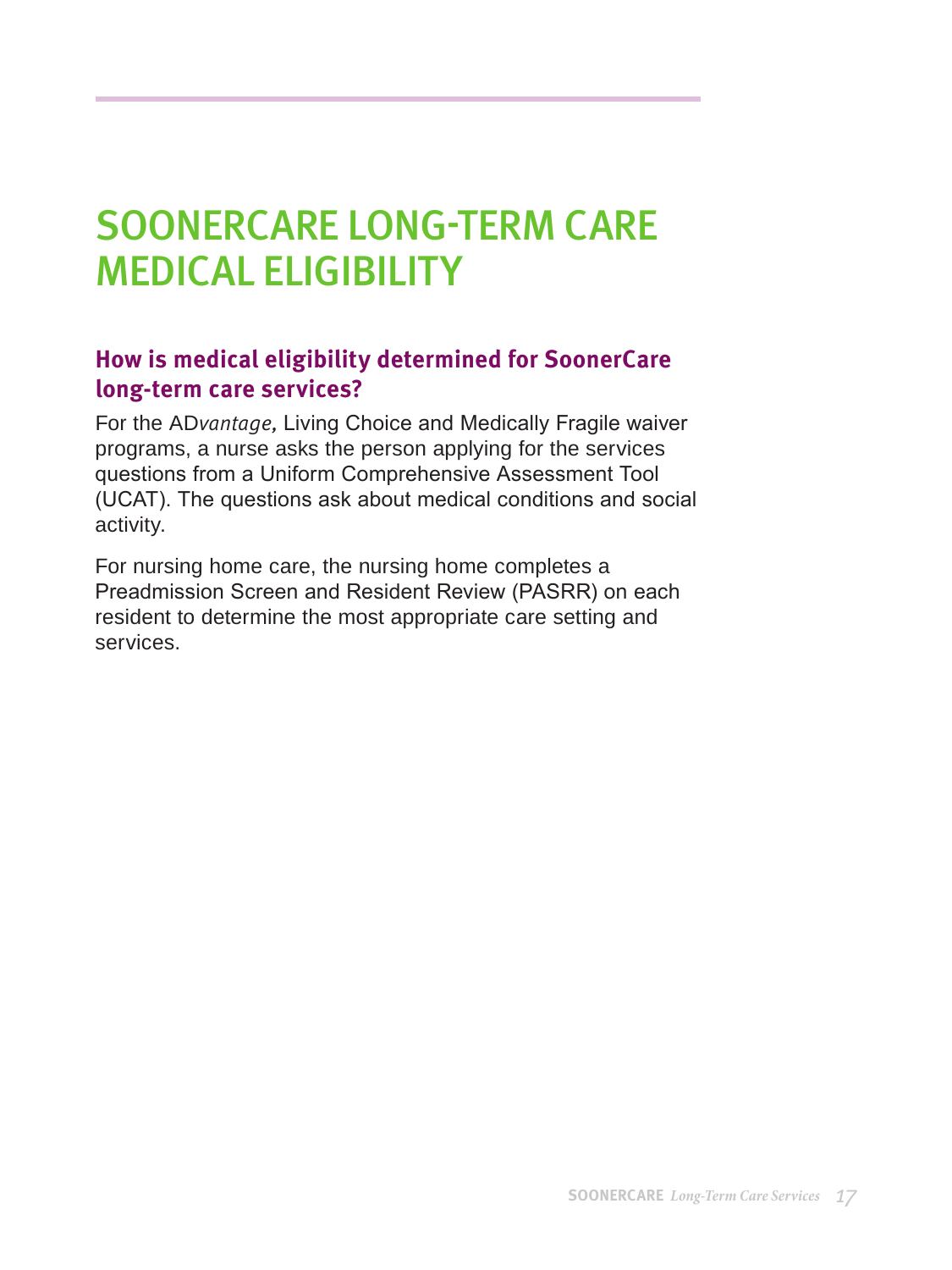### IF YOU ARE DETERMINED ELIGIBLE FOR SOONERCARE NURSING HOME SERVICES

### **What happens if I am eligible for SoonerCare Nursing Home Services?**

Once you become financially eligible, you will be approved either the day you entered the nursing home or the date it was determined that you met the financial eligibility.

If there is a payment due, the nursing home collects the amount you are responsible for paying from you and then bills SoonerCare for the balance of the cost of your care.

### **On what date will I be eligible?**

If you qualify for SoonerCare, you will qualify on the first day of the month that your request was received by DHS. If you were in a nursing home during any of the three months before your request, your caseworker can decide if you qualify for those months before your request.

### **If I am in a nursing home, will I have any money to spend?**

Yes. You will have a monthly individual needs allowance of \$30 if you receive SSI, \$50 if you receive income from any source other than SSI, plus \$90 if you receive VA reduced pension (for a total of \$140).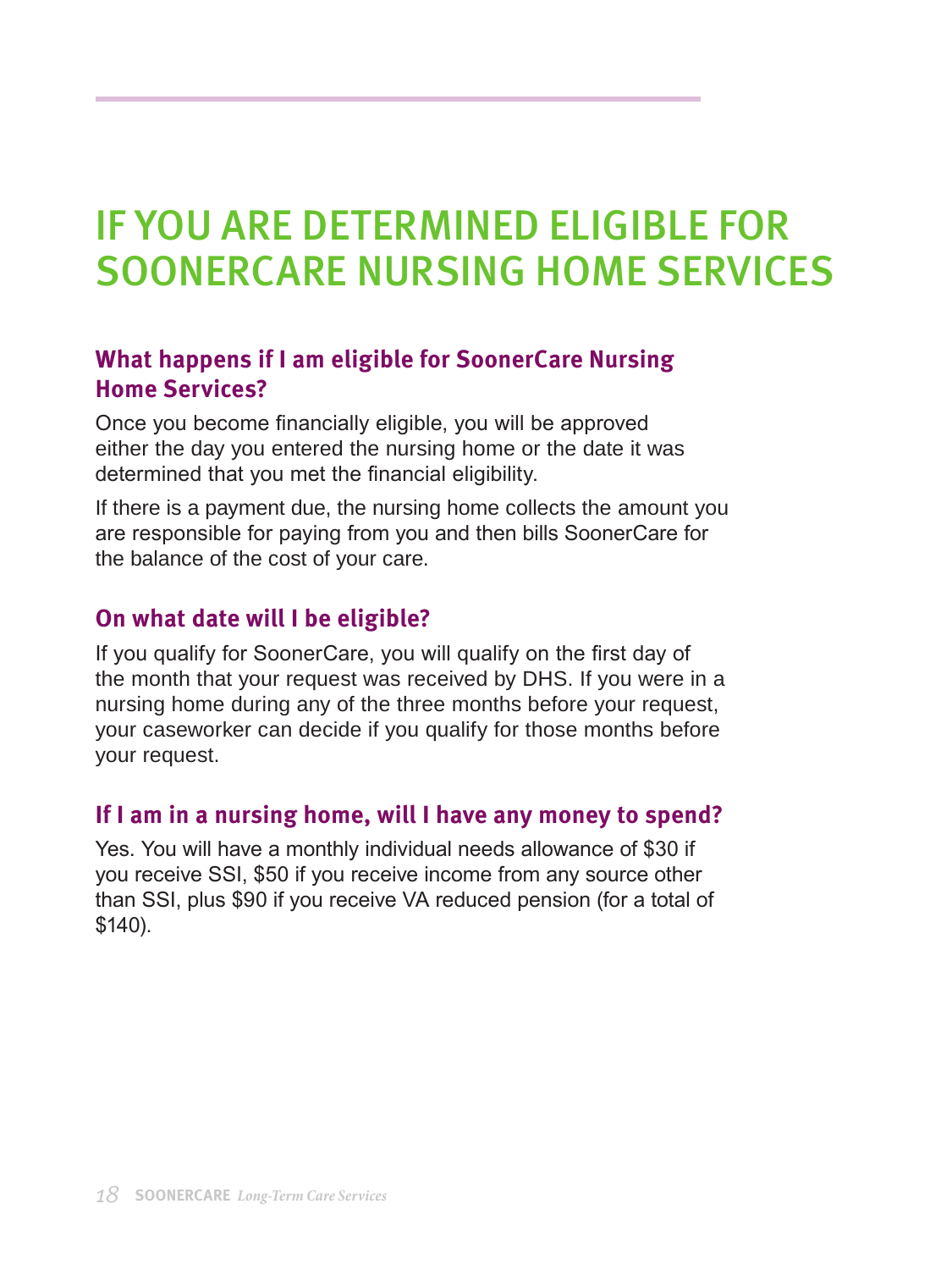### **Once I am eligible for SoonerCare, will my spouse living at home have to pay the nursing home or other SoonerCare provider for my care?**

No.

### **What do I need to do during the first year I am eligible?**

If you are married, you have one year to remove your name from resources that you own or jointly own, such as a second car, a boat, stock or vacation property.

### **What about other resources?**

As long as your total resources do not exceed \$2,000, you can remain eligible.

### **If I receive SoonerCare, will the State of Oklahoma take my home when I die?**

When SoonerCare pays for benefits for individuals 55 years or older who receive care in a nursing home or who receive care for an intellectual disability, the Oklahoma Health Care Authority (OHCA) will file a claim (lien) against the home property upon death. Once OHCA files a legal claim against the property, then the amount paid for long-term care services can be recovered upon sale of the property. The state can only recover expenses from the home if there is no surviving spouse, minor child or disabled child of any age still living in the home.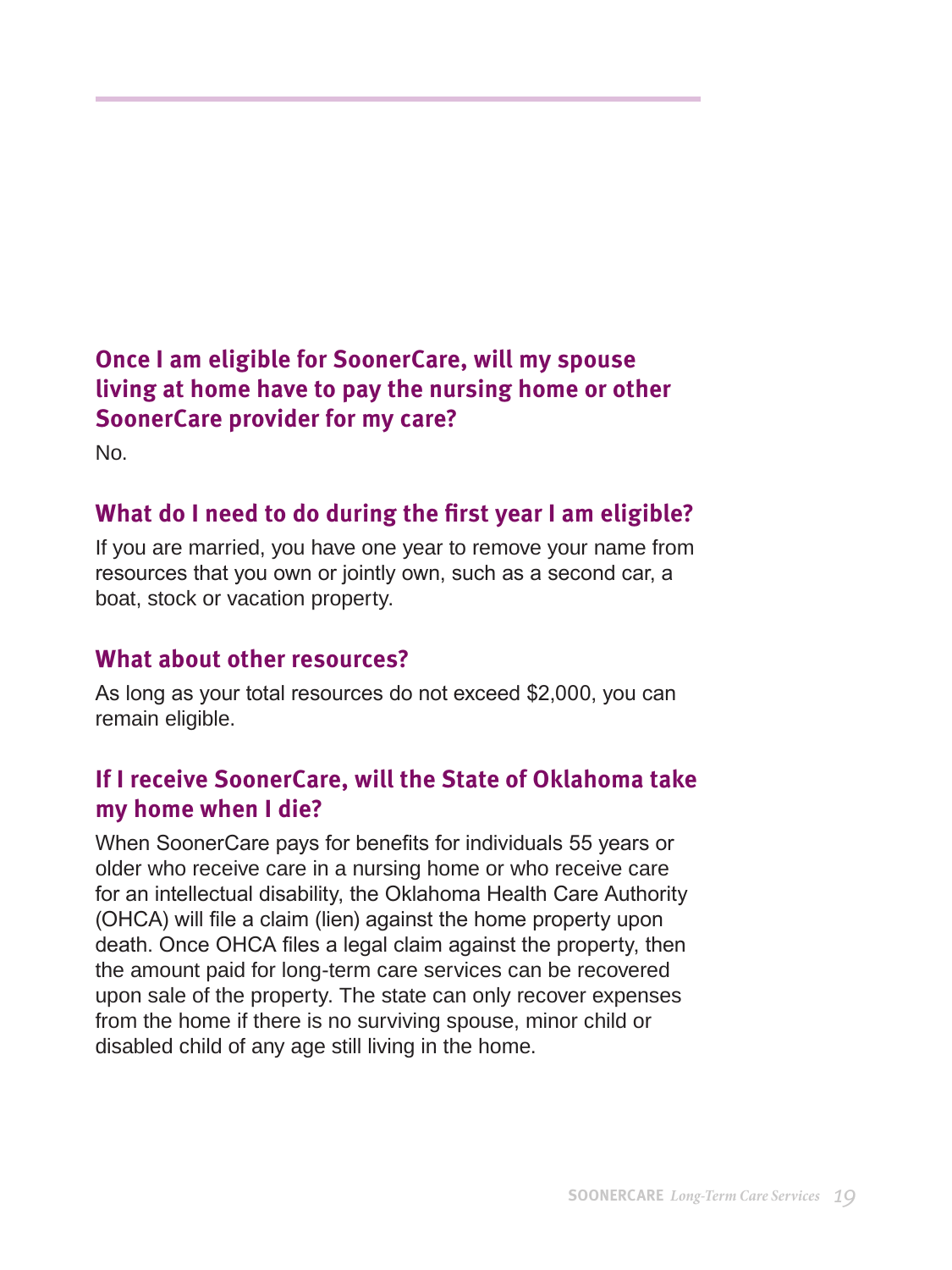#### **Can the state recover my entire estate?**

No. The state recovers expenses from the part of your estate which remains after other legal deductions are taken. You will be given more information about the state's right to recover money when you apply for long-term care benefits.

### **How often will I be contacted by DHS?**

Once a year, you will receive a notice from DHS telling you it is time for a review. At this time, you will have to provide proof of your income and the value of your assets. However, if questions arise before the annual review, you may be contacted for more information.

Any time your situation changes, such as if you receive money from a deceased relative, your income increases, etc., you must inform your caseworker. If you do not report a change in a timely manner, you could be disqualified from SoonerCare for a period of time.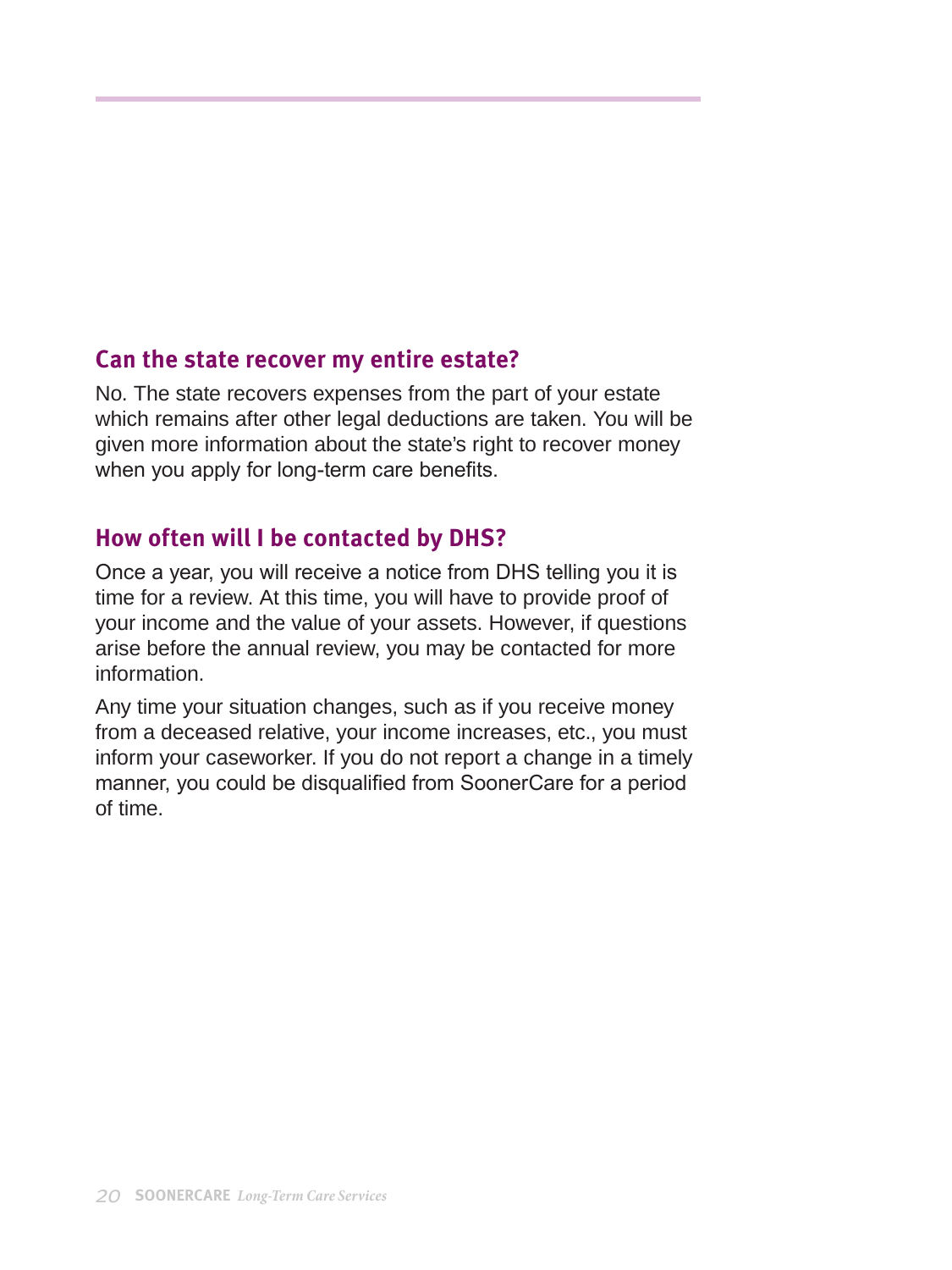### IF YOU ARE NOT DETERMINED ELIGIBLE FOR SOONERCARE LONG-TERM CARE SERVICES

### **What if DHS decides I am not eligible for SoonerCare?**

You will receive a notice stating the reason for the denial. If you disagree with your denial, you have the right to appeal the decision. You must make this request within 30 days of the date on the notice by calling your caseworker or going into the DHS county office where your case is assigned.

### **If I am denied because I have too many resources, what can I do?**

*You can spend some of your income on things that are helpful to you or your spouse. For instance, you can:*

- Pay the costs of nursing home care
- Buy clothing and other personal items
- Pay bills that are due or past due, including utility bills, taxes and medical bills for you and your spouse
- Pay for remodeling or repairs to the home where your spouse resides
- Pre-pay for your funeral if the money you pay is nonrefundable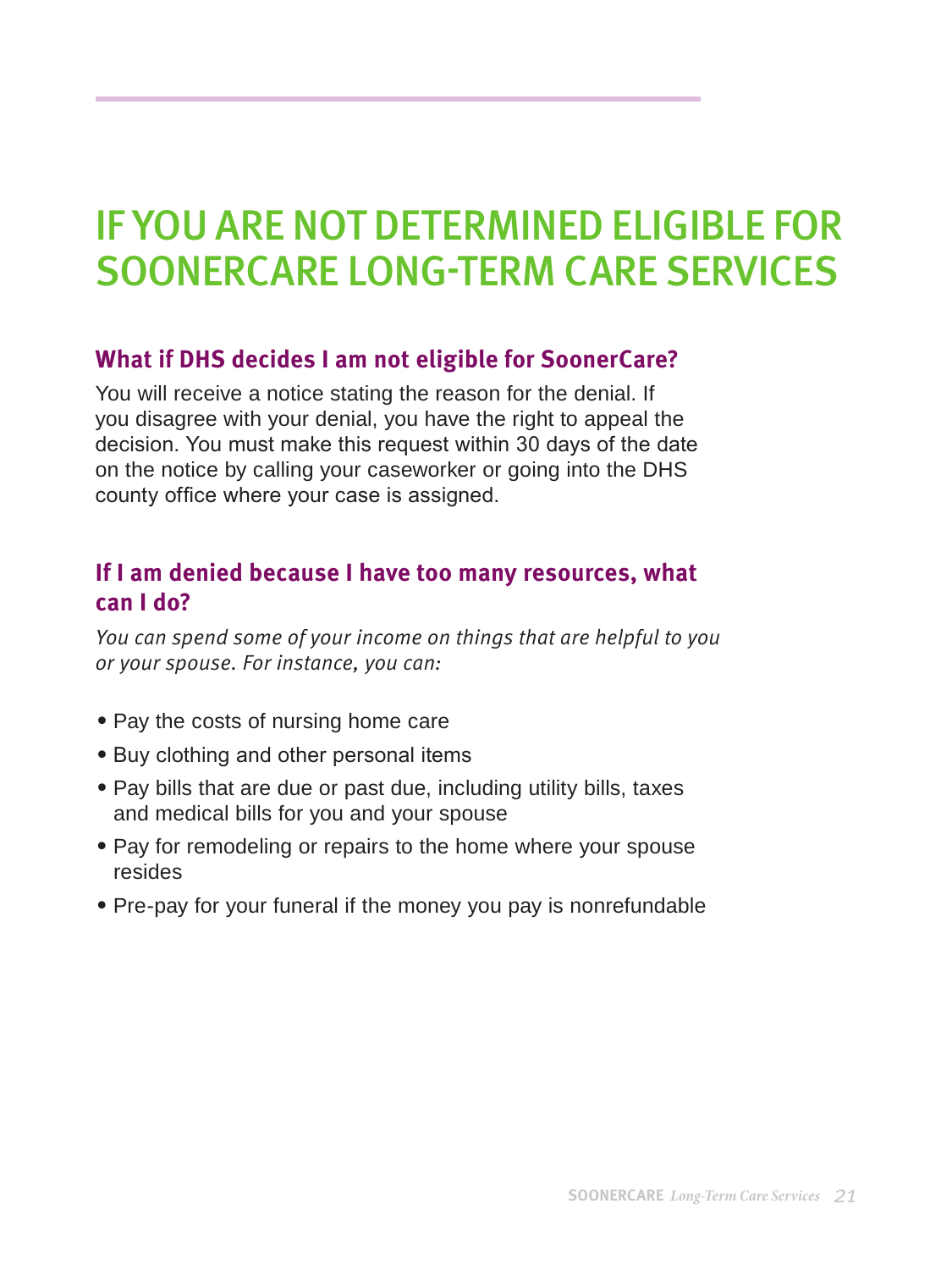### **Should I keep records of these expenses?**

Yes. Keep all credit card statements, bank statements, receipts, and contracts showing what you bought and how much you paid for the items. Your caseworker will ask to see records showing how you spent the money.

When the value of your assets gets close to \$2,000, you should reapply for SoonerCare by calling or going into your local DHS county office.

### **Can I create a trust and put money into the trust?**

There are certain types of trusts that can be created if you are married or disabled. A trust is a legal entity with one or more trustees and a beneficiary (somebody who legally receives money or property from the trust). For further information, you should seek the advice of a lawyer familiar with trusts and the SoonerCare program.

### **Can I give money or property away to become eligible for SoonerCare?**

With certain exceptions, you will be charged a penalty if you give away resources to qualify for SoonerCare and the resources are not returned to you. The penalty will disqualify you from SoonerCare for nursing care and some other services for a period of time for which you would otherwise have qualified. The length of time you are disqualified depends on the value of what you have given away.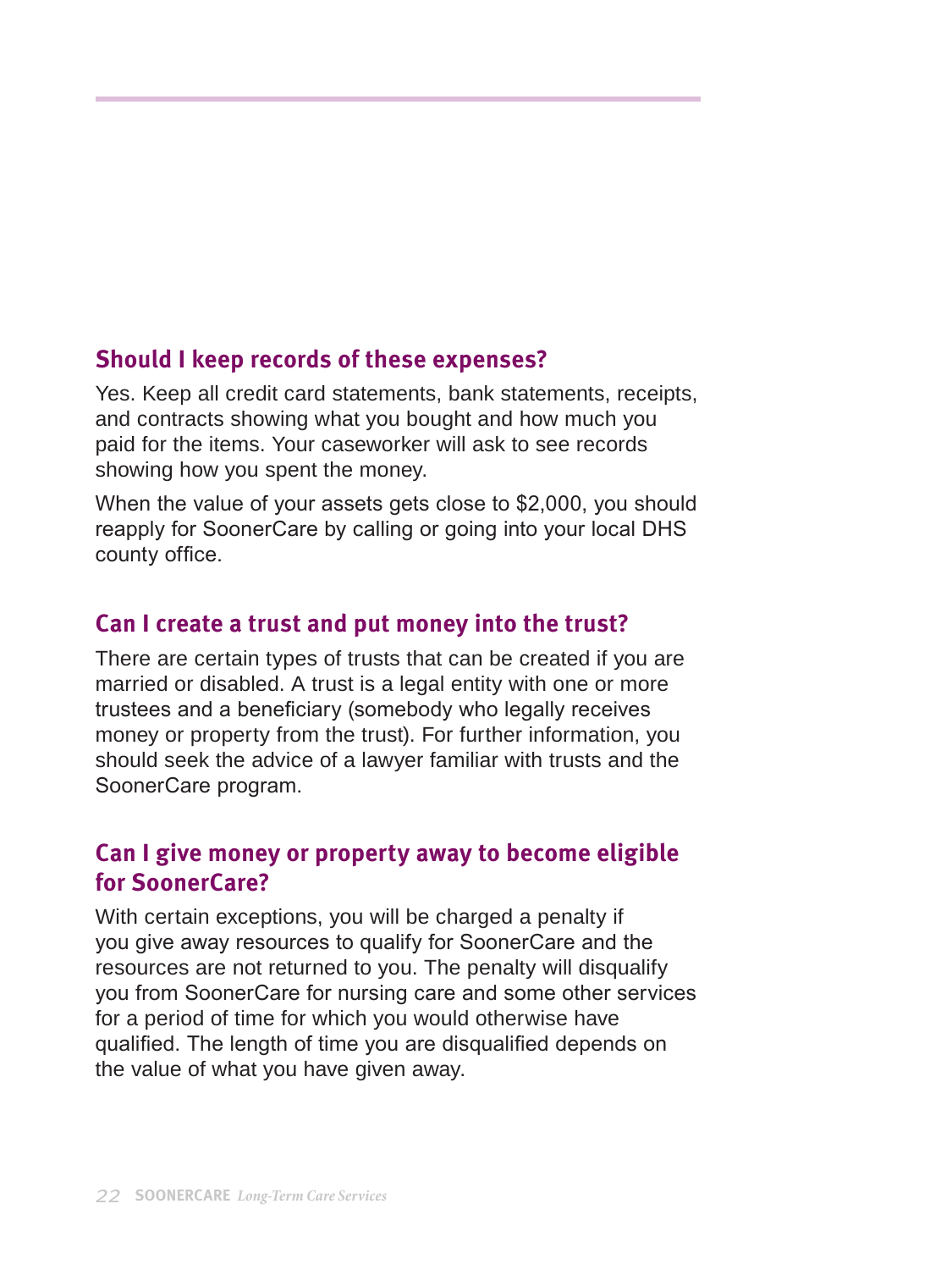### **To whom can I give away resources without a penalty?**

You can give your resources to your spouse not to exceed the maximum resource standard; to your child under age 21; to your adult child who has been found to be blind or disabled by the Social Security Administration; or to a trust benefitting anyone who has been found to be blind or disabled by the Social Security Administration.

You can give your home to your son or daughter, aged 21 or older, who lives with and cares for you for two or more years before you enter a nursing home. You can also give your home to your brother or sister who lives in the home and has a financial interest in your home.

### **If I am not eligible for SoonerCare, how is the amount I pay the nursing home determined?**

If you do not qualify for SoonerCare, the amount you pay for nursing home care is decided by the contract between you (or someone who is legally in charge of your money) and the nursing home.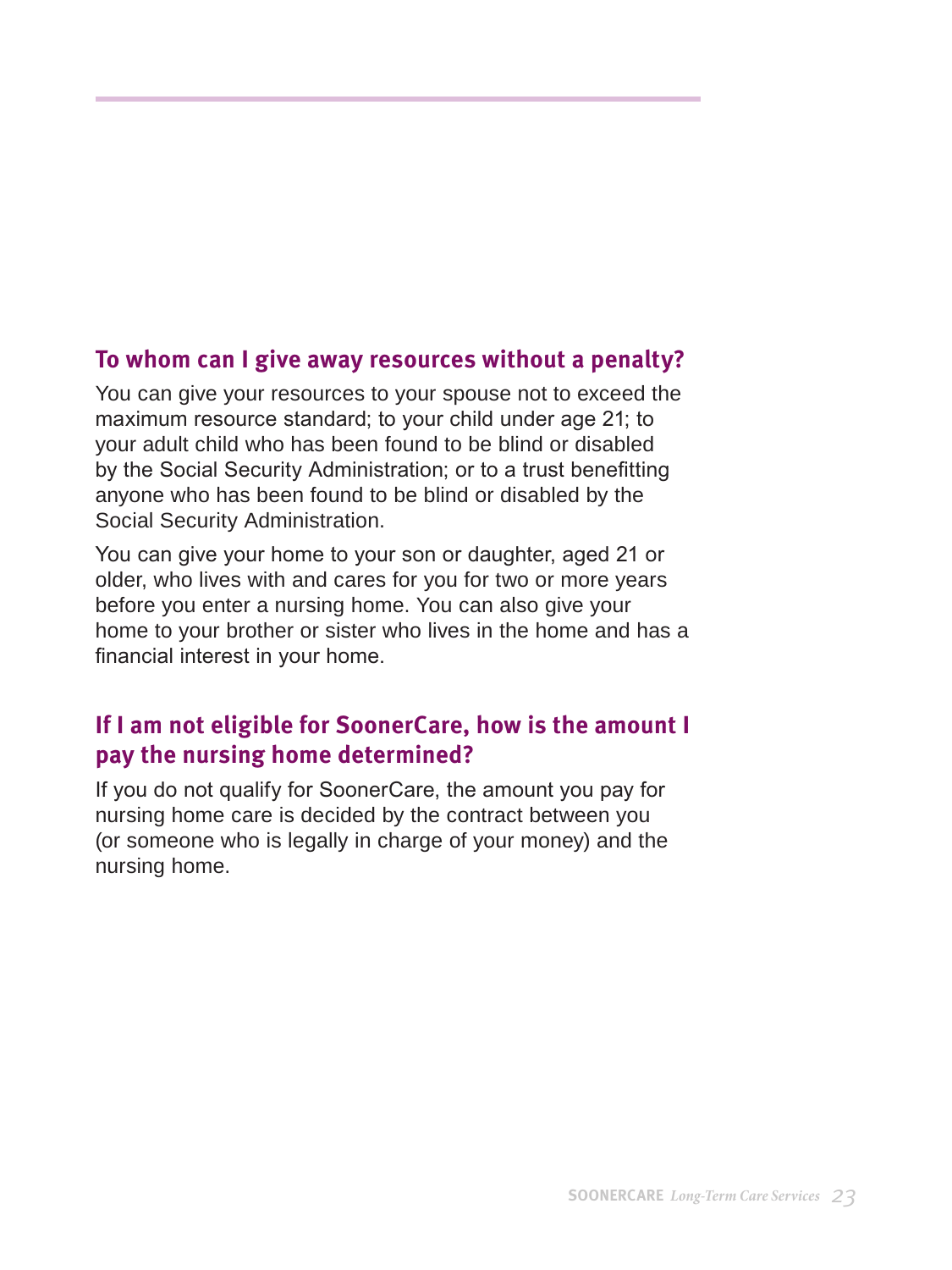### OTHER LONG-TERM CARE PROGRAMS

### **What other long-term care services are available?**

**State Plan Personal Care** provides services such as housekeeping and making meals for qualified individuals. For information on this program, contact your local DHS county office or call 1-800-435-4711.

Adult Day Services provides support, respite and education for families and other caregivers by placing members in a safe environment during the day. Contact (405) 521-2281 for information.

Respite provides a temporary break for caregivers from caregiving duties. You may be eligible for this program if you are:

1) A grandparent age 55 or older raising a grandchild or other child as a parent; or,

2) A primary caregiver who is caring for someone age 60 or older who needs assistance with at least two activities of daily living (ADL) or who is limited by and suffers from Alzheimer's disease or dementia

For more information, call the Senior Info-Line at 1-800-211- 2116.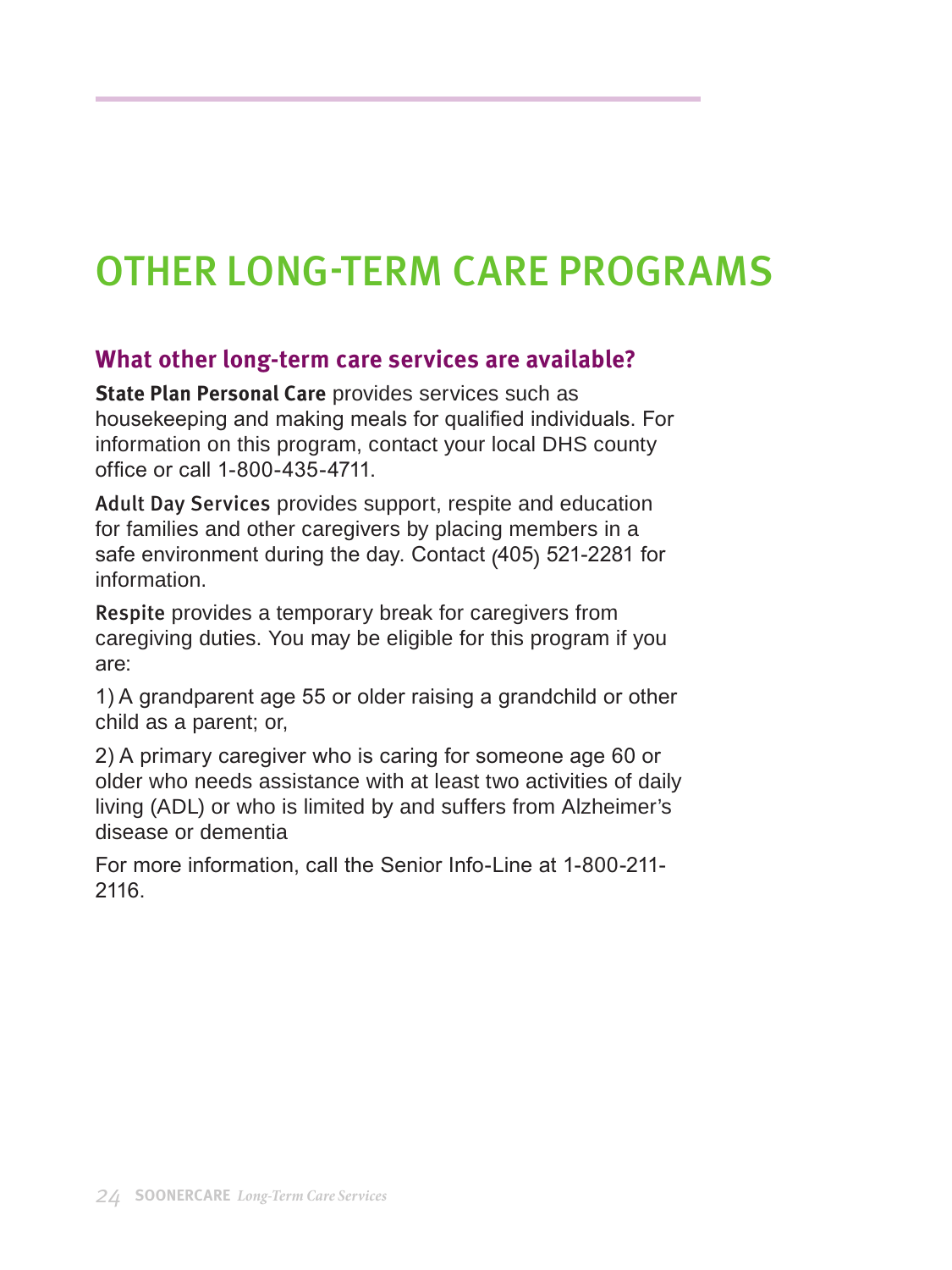### HELPFUL RESOURCES

If you have questions about SoonerCare and long-term care, you can contact the following resources:

### **SoonerCare Helpline**

1-800-987-7767

### **Oklahoma Department of Human Services**

(405) 521-2779 or 1-877-751-2972 www.okdhs.org

### **Oklahoma Health Care Authority (Medicaid agency)**

(405) 522-7300 www.okhca.org

### **DHS AD***vantage* **Administration**

1-800-435-4711 www.okdhs.org/programsandservices/aging/adw/

### **Oklahoma State Department of Health / Long Term Care Services**

(405) 271-6868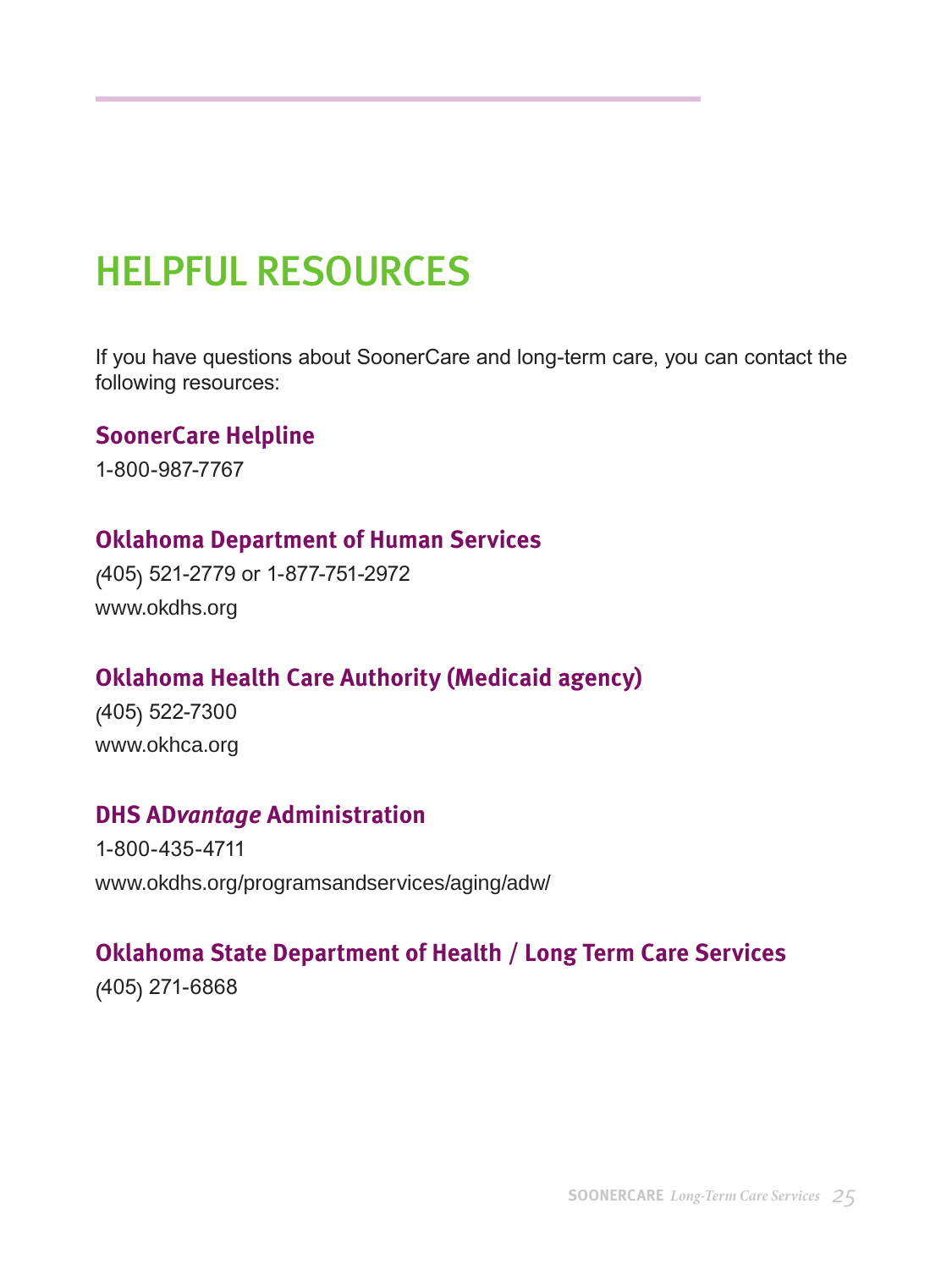### **DHS Aging Services**

(405) 521-2281 www.okdhs.org/programsandservices/aging/

### **State Long-Term Care Ombudsman**

(405) 521-6734 www.okdhs.org/programandservices/aging/ltc/

### **Area Agency on Aging**

Contact your local AAA or the Senior Info-Line at 1-800-211-2116 www.okdhs.org/programsandservices/aging/aaa/

### **Long-Term Care Information**

www.longtermcare.gov

### **Legal Aid Services of Oklahoma Inc.**

1-888-534-5243 www.legalaidok.org

### **Senior Law Resource Center**

(405) 528-0858 www.senior-law.org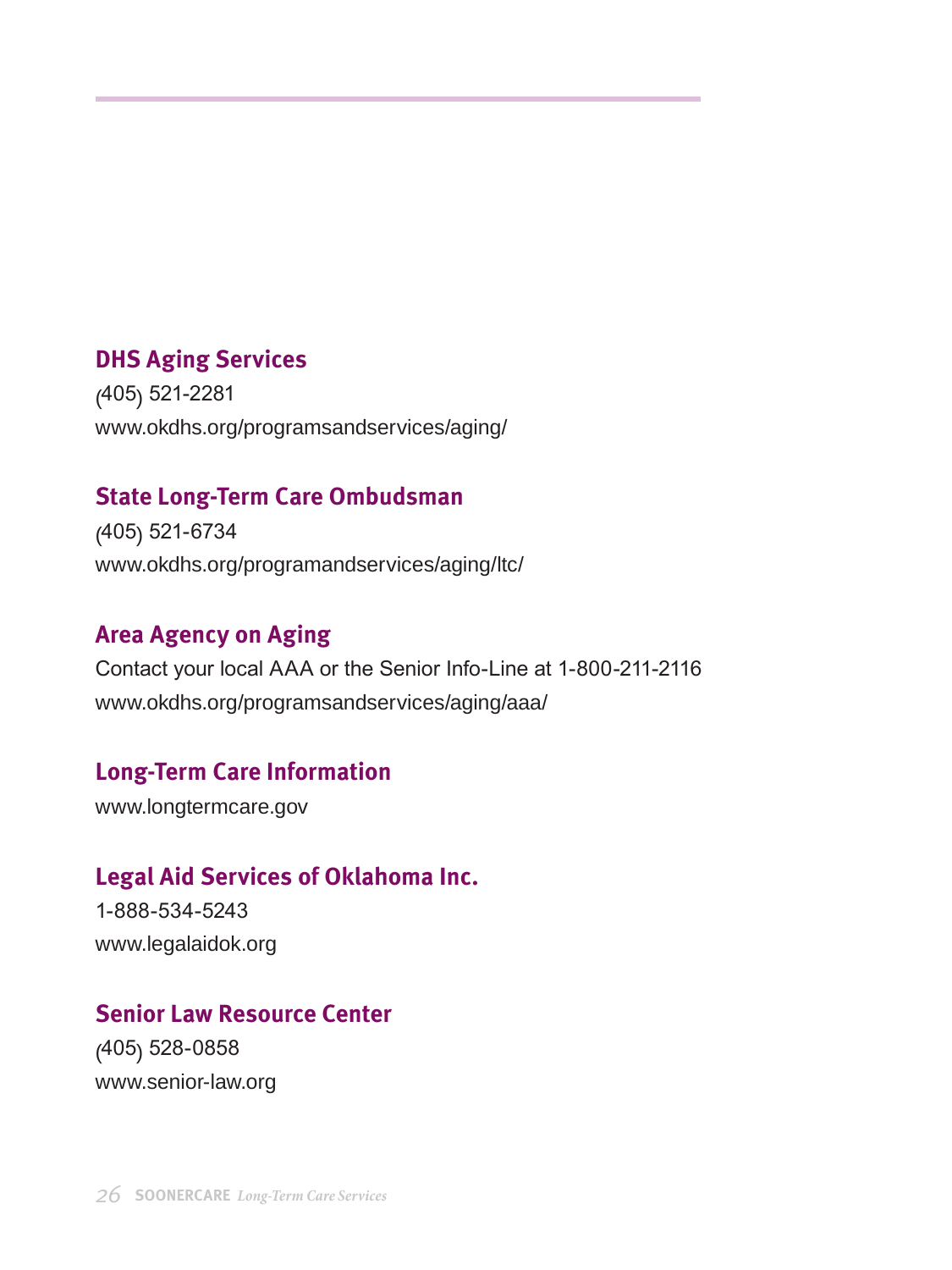